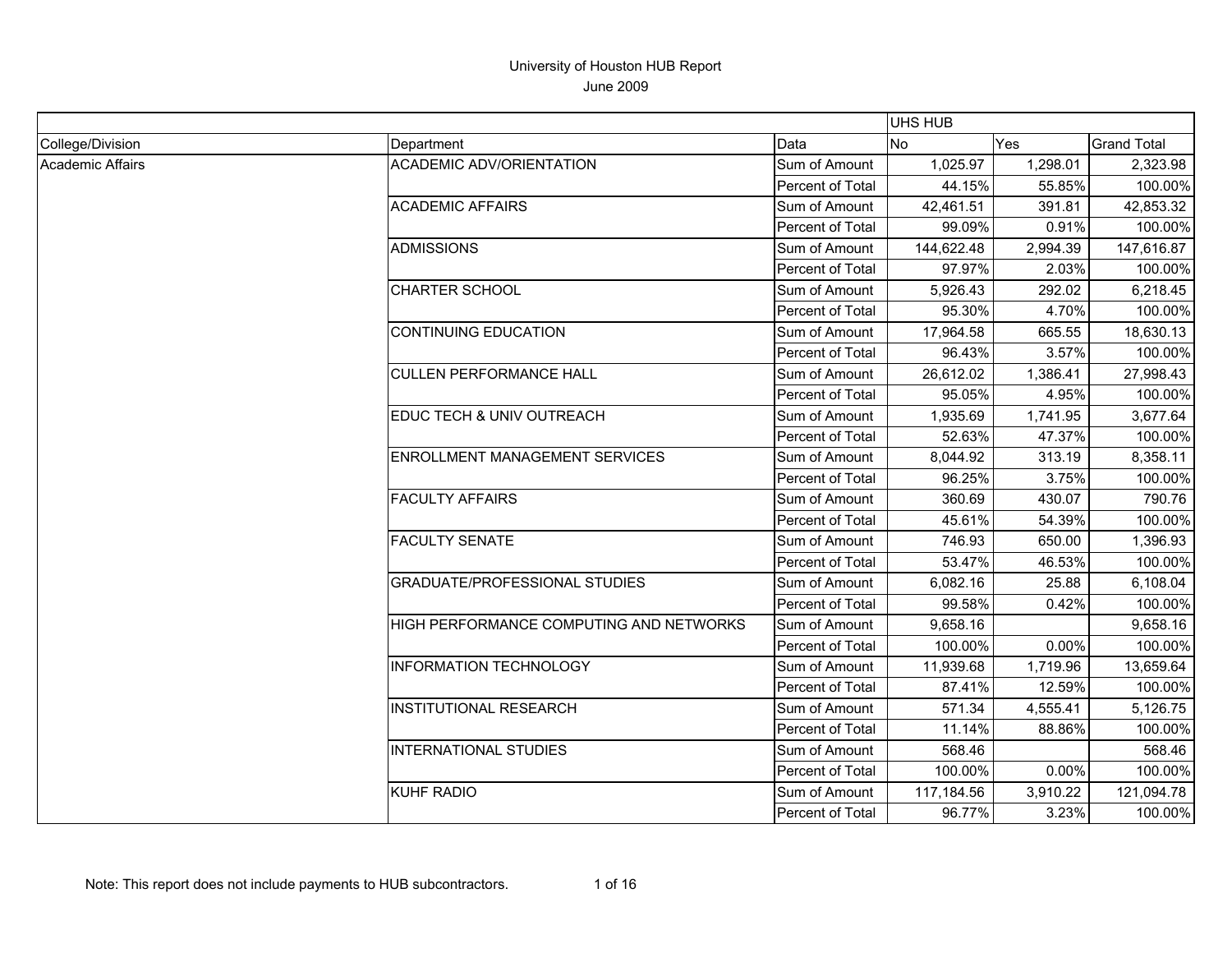|                                   |                                     |                  | UHS HUB      |            |                    |
|-----------------------------------|-------------------------------------|------------------|--------------|------------|--------------------|
| College/Division                  | Department                          | Data             | <b>INo</b>   | Yes        | <b>Grand Total</b> |
| <b>Academic Affairs</b>           | <b>KUHT TV</b>                      | Sum of Amount    | 116,846.67   | 4,083.15   | 120,929.82         |
|                                   |                                     | Percent of Total | 96.62%       | 3.38%      | 100.00%            |
|                                   | MANAGEMENT INFORMATION SYSTEMS      | Sum of Amount    | 411,844.64   | 57,798.64  | 469,643.28         |
|                                   |                                     | Percent of Total | 87.69%       | 12.31%     | 100.00%            |
|                                   | REGISTRATION AND ACADEMIC RECO      | Sum of Amount    | 12,566.61    | 835.92     | 13,402.53          |
|                                   |                                     | Percent of Total | 93.76%       | 6.24%      | 100.00%            |
|                                   | <b>SCHOLARS COMMUNITY</b>           | Sum of Amount    | 5,022.23     | 301.03     | 5,323.26           |
|                                   |                                     | Percent of Total | 94.35%       | 5.65%      | 100.00%            |
|                                   | SCHOLARSHIPS AND FINANCIAL AID      | Sum of Amount    | 22,199.85    | 110.00     | 22,309.85          |
|                                   |                                     | Percent of Total | 99.51%       | 0.49%      | 100.00%            |
|                                   | SECURITY AND DISASTER RECOVERY      | Sum of Amount    | 405.56       | 6,056.10   | 6,461.66           |
|                                   |                                     | Percent of Total | 6.28%        | 93.72%     | 100.00%            |
|                                   | TECHNOLOGY SUPPORT SERVICES         | Sum of Amount    | 47,520.74    | 36,478.03  | 83,998.77          |
|                                   |                                     | Percent of Total | 56.57%       | 43.43%     | 100.00%            |
|                                   | UH WELCOME CENTER                   | Sum of Amount    | 4,446.80     | 6,866.36   | 11,313.16          |
|                                   |                                     | Percent of Total | 39.31%       | 60.69%     | 100.00%            |
|                                   | UNDERGRADUATE STUDIES               | Sum of Amount    | 2,077.69     | 823.00     | 2,900.69           |
|                                   |                                     | Percent of Total | 71.63%       | 28.37%     | 100.00%            |
| Academic Affairs Sum of Amount    |                                     |                  | 1,018,636.37 | 133,727.10 | 1,152,363.47       |
| Academic Affairs Percent of Total |                                     |                  | 88.40%       | 11.60%     | 100.00%            |
| <b>Administration and Finance</b> | <b>ADMINISTRATION &amp; FINANCE</b> | Sum of Amount    | 31,233.66    | 69.00      | 31,302.66          |
|                                   |                                     | Percent of Total | 99.78%       | 0.22%      | 100.00%            |
|                                   | <b>AUXILIARY SERVICES</b>           | Sum of Amount    | 33,755.65    | 900.00     | 34,655.65          |
|                                   |                                     | Percent of Total | 97.40%       | 2.60%      | 100.00%            |
|                                   | AVCIAVP-ADMINISTRATION              | Sum of Amount    | 2,074.10     | 1,193.12   | 3,267.22           |
|                                   |                                     | Percent of Total | 63.48%       | 36.52%     | 100.00%            |
|                                   | <b>BUDGET</b>                       | Sum of Amount    |              | 4.84       | 4.84               |
|                                   |                                     | Percent of Total | 0.00%        | 100.00%    | 100.00%            |
|                                   | <b>BUSINESS SERVICES</b>            | Sum of Amount    | 11,528.60    |            | 11,528.60          |
|                                   |                                     | Percent of Total | 100.00%      | 0.00%      | 100.00%            |
|                                   | ENVIRONMENTAL HEALTH RISK MGMT      | Sum of Amount    | 9,569.42     | 549.88     | 10,119.30          |
|                                   |                                     | Percent of Total | 94.57%       | 5.43%      | 100.00%            |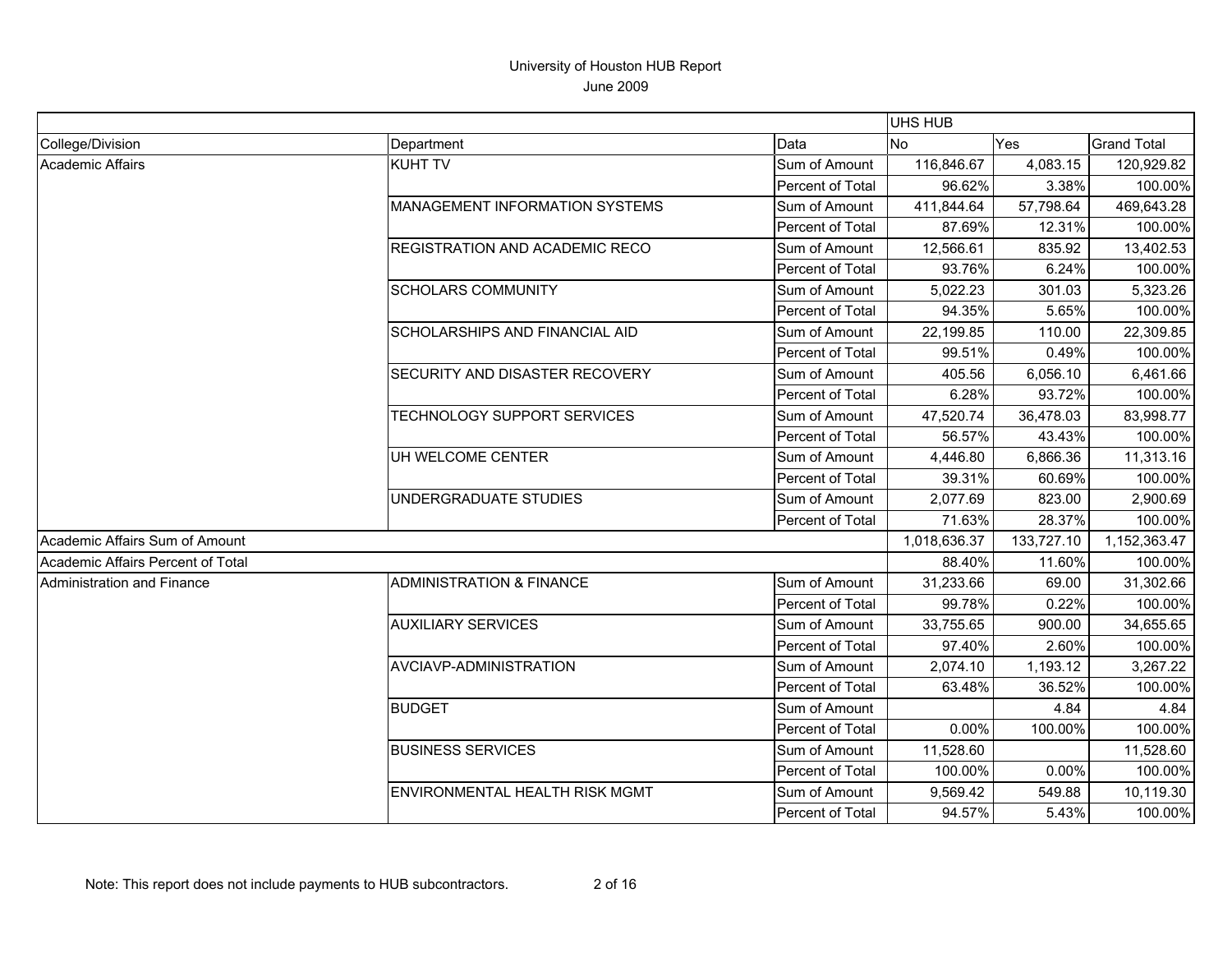|                            |                                  |                         | UHS HUB        |              |                    |
|----------------------------|----------------------------------|-------------------------|----------------|--------------|--------------------|
| College/Division           | Department                       | Data                    | N <sub>o</sub> | <b>Yes</b>   | <b>Grand Total</b> |
| Administration and Finance | <b>FACILITIES &amp; PLANNING</b> | Sum of Amount           | 7,314,768.89   | 1,239,887.67 | 8,554,656.56       |
|                            |                                  | <b>Percent of Total</b> | 85.51%         | 14.49%       | 100.00%            |
|                            | <b>FINANCE</b>                   | Sum of Amount           |                | 4,659.81     | 4,659.81           |
|                            |                                  | Percent of Total        | 0.00%          | 100.00%      | 100.00%            |
|                            | <b>FINANCE &amp; OPERATIONS</b>  | Sum of Amount           | 385.00         |              | 385.00             |
|                            |                                  | Percent of Total        | 100.00%        | 0.00%        | 100.00%            |
|                            | <b>FINANCIAL REPORTING</b>       | Sum of Amount           | 317.74         | 2,688.01     | 3,005.75           |
|                            |                                  | Percent of Total        | 10.57%         | 89.43%       | 100.00%            |
|                            | <b>HUMAN RESOURCES</b>           | Sum of Amount           | 17,662.77      | 1,295.17     | 18,957.94          |
|                            |                                  | Percent of Total        | 93.17%         | 6.83%        | 100.00%            |
|                            | INST - ADMINISTRATION & FINANCE  | Sum of Amount           | 10,163.81      |              | 10,163.81          |
|                            |                                  | Percent of Total        | 100.00%        | 0.00%        | 100.00%            |
|                            | <b>INST - BUDGET</b>             | Sum of Amount           | 416,356.49     |              | 416,356.49         |
|                            |                                  | Percent of Total        | 100.00%        | 0.00%        | 100.00%            |
|                            | <b>INST - BUSINESS SERVICES</b>  | Sum of Amount           | 26,649.00      |              | 26,649.00          |
|                            |                                  | Percent of Total        | 100.00%        | 0.00%        | 100.00%            |
|                            | INST - FINANCIAL ACCOUNTING      | Sum of Amount           | 796.93         |              | 796.93             |
|                            |                                  | Percent of Total        | 100.00%        | 0.00%        | 100.00%            |
|                            | ONE CARD PROGRAM                 | Sum of Amount           | 70,164.45      | 585.14       | 70,749.59          |
|                            |                                  | Percent of Total        | 99.17%         | 0.83%        | 100.00%            |
|                            | PARKING & TRANSPORTATION         | Sum of Amount           | 210,146.66     | 597.59       | 210,744.25         |
|                            |                                  | Percent of Total        | 99.72%         | 0.28%        | 100.00%            |
|                            | PHY PLANT-ADMINISTRATION         | Sum of Amount           | 84,880.04      | 82,961.97    | 167,842.01         |
|                            |                                  | Percent of Total        | 50.57%         | 49.43%       | 100.00%            |
|                            | PHY PLANT-AUTOMOTIVE             | Sum of Amount           | 8,559.14       | 10,683.18    | 19,242.32          |
|                            |                                  | Percent of Total        | 44.48%         | 55.52%       | 100.00%            |
|                            | PHY PLANT-BLDG MAINT             | Sum of Amount           | 19,323.34      | 11,950.19    | 31,273.53          |
|                            |                                  | Percent of Total        | 61.79%         | 38.21%       | 100.00%            |
|                            | PHY PLANT-CUSTODIAL SVCS         | Sum of Amount           | 875.42         | 175.95       | 1,051.37           |
|                            |                                  | Percent of Total        | 83.26%         | 16.74%       | 100.00%            |
|                            | PHY PLANT-GROUNDS MAINT          | Sum of Amount           | 6,907.02       | 574.08       | 7,481.10           |
|                            |                                  | Percent of Total        | 92.33%         | 7.67%        | 100.00%            |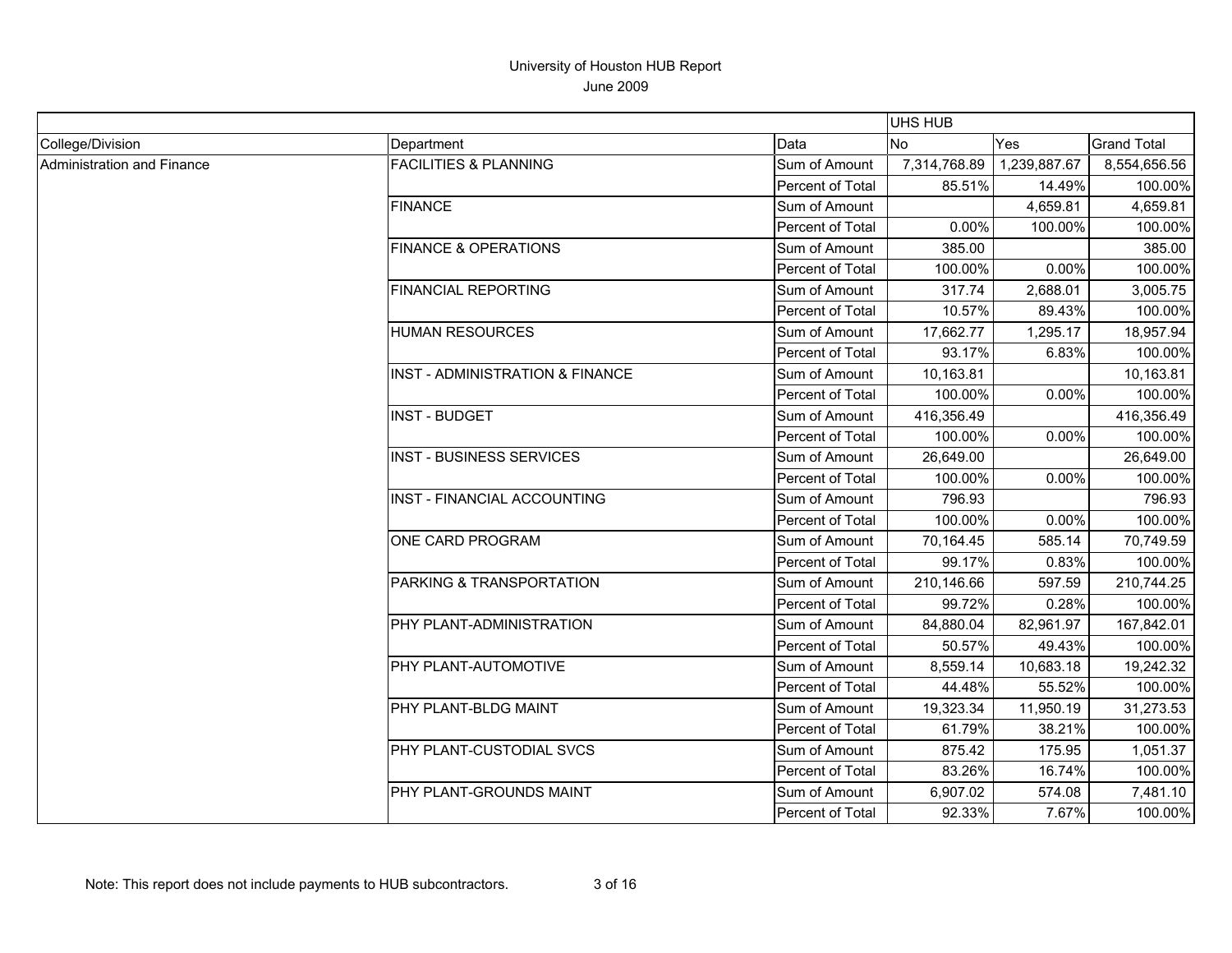|                                             |                                      |                  | <b>UHS HUB</b> |              |                    |
|---------------------------------------------|--------------------------------------|------------------|----------------|--------------|--------------------|
| College/Division                            | Department                           | Data             | <b>No</b>      | Yes          | <b>Grand Total</b> |
| Administration and Finance                  | PHY PLANT-SOLID WASTE                | Sum of Amount    | 4,042.96       |              | 4,042.96           |
|                                             |                                      | Percent of Total | 100.00%        | 0.00%        | 100.00%            |
|                                             | PHY PLANT-UTILITIES                  | Sum of Amount    | 116,664.63     | 8,553.49     | 125,218.12         |
|                                             |                                      | Percent of Total | 93.17%         | 6.83%        | 100.00%            |
|                                             | <b>POLICE</b>                        | Sum of Amount    | 48,849.80      | 2,151.10     | 51,000.90          |
|                                             |                                      | Percent of Total | 95.78%         | 4.22%        | 100.00%            |
|                                             | <b>POSTAL SERVICES</b>               | Sum of Amount    | 4,158.55       | 331.40       | 4,489.95           |
|                                             |                                      | Percent of Total | 92.62%         | 7.38%        | 100.00%            |
|                                             | <b>PRINTING</b>                      | Sum of Amount    | 9,633.35       | 236.92       | 9,870.27           |
|                                             |                                      | Percent of Total | 97.60%         | 2.40%        | 100.00%            |
|                                             | PURCHASED UTILITIES                  | Sum of Amount    | 4,121.25       |              | 4,121.25           |
|                                             |                                      | Percent of Total | 100.00%        | 0.00%        | 100.00%            |
|                                             | STUDENT FINANCIAL SERVICES           | Sum of Amount    | 16,300.77      | 1,882.64     | 18,183.41          |
|                                             |                                      | Percent of Total | 89.65%         | 10.35%       | 100.00%            |
| Administration and Finance Sum of Amount    |                                      | 8,479,889.44     | 1,371,931.15   | 9,851,820.59 |                    |
| Administration and Finance Percent of Total |                                      |                  | 86.07%         | 13.93%       | 100.00%            |
| Architecture                                | <b>DEAN, ARCHITECTURE</b>            | Sum of Amount    | 47,677.23      | 7,686.93     | 55,364.16          |
|                                             |                                      | Percent of Total | 86.12%         | 13.88%       | 100.00%            |
| Architecture Sum of Amount                  |                                      |                  | 47,677.23      | 7,686.93     | 55,364.16          |
| Architecture Percent of Total               |                                      |                  | 86.12%         | 13.88%       | 100.00%            |
| <b>Athletics</b>                            | <b>INTERCOLLEGIATE ATHLETICS</b>     | Sum of Amount    | 367,867.30     | 49,364.29    | 417,231.59         |
|                                             |                                      | Percent of Total | 88.17%         | 11.83%       | 100.00%            |
| Athletics Sum of Amount                     |                                      |                  | 367,867.30     | 49,364.29    | 417,231.59         |
| <b>Athletics Percent of Total</b>           |                                      |                  | 88.17%         | 11.83%       | 100.00%            |
| <b>Business Administration</b>              | ACCOUNTANCY AND TAXATION             | Sum of Amount    | 3,723.49       | 1,331.64     | 5,055.13           |
|                                             |                                      | Percent of Total | 73.66%         | 26.34%       | 100.00%            |
|                                             | <b>BAUER CAREER SERVICES CTR</b>     | Sum of Amount    | 1,979.78       | 420.42       | 2,400.20           |
|                                             |                                      | Percent of Total | 82.48%         | 17.52%       | 100.00%            |
|                                             | <b>BAUER CLASS GLOBALIZATION CRS</b> | Sum of Amount    | 18,450.00      |              | 18,450.00          |
|                                             |                                      | Percent of Total | 100.00%        | 0.00%        | 100.00%            |
|                                             | <b>BAUER COMMUNICATIONS</b>          | Sum of Amount    | 3,076.82       |              | 3,076.82           |
|                                             |                                      | Percent of Total | 100.00%        | $0.00\%$     | 100.00%            |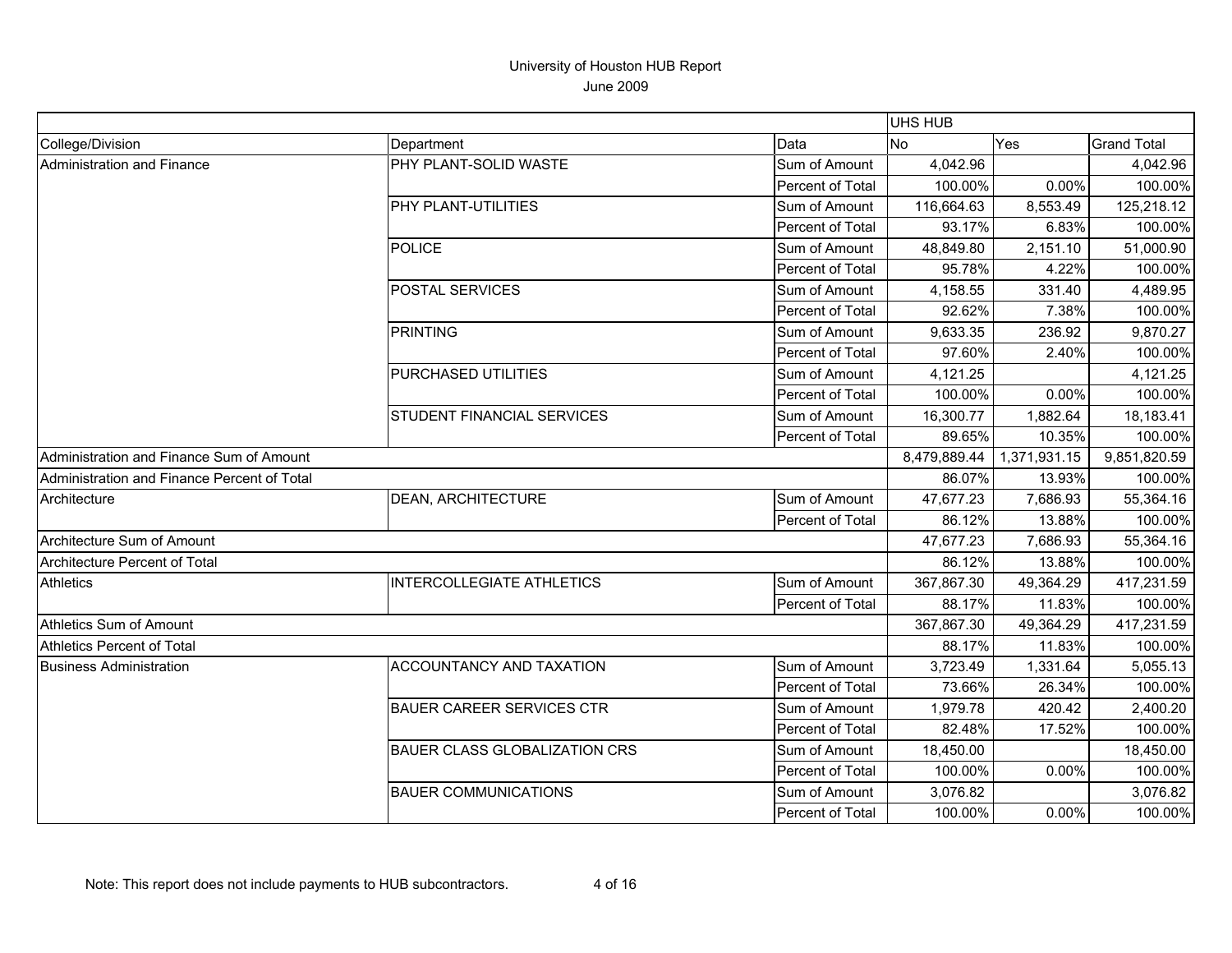|                                          |                                           |                         | <b>UHS HUB</b> |           |                    |
|------------------------------------------|-------------------------------------------|-------------------------|----------------|-----------|--------------------|
| College/Division                         | Department                                | Data                    | <b>No</b>      | Yes       | <b>Grand Total</b> |
| <b>Business Administration</b>           | <b>CTR FOR ENTREPRENEURSHIP &amp; INN</b> | Sum of Amount           | 7,206.90       | 1,316.76  | 8,523.66           |
|                                          |                                           | Percent of Total        | 84.55%         | 15.45%    | 100.00%            |
|                                          | CTR FOR EXECUTIVE DEVELOPMENT             | Sum of Amount           |                | 1,989.05  | 1,989.05           |
|                                          |                                           | Percent of Total        | $0.00\%$       | 100.00%   | 100.00%            |
|                                          | DEAN, BUSINESS ADMINISTRATION             | Sum of Amount           | 140,439.20     | 54,232.11 | 194,671.31         |
|                                          |                                           | Percent of Total        | 72.14%         | 27.86%    | 100.00%            |
|                                          | DECISION AND INFORMATION SCIEN            | Sum of Amount           | 266.15         | 117.98    | 384.13             |
|                                          |                                           | Percent of Total        | 69.29%         | 30.71%    | 100.00%            |
|                                          | <b>EXECUTIVE DEGREE PROGRAMS</b>          | Sum of Amount           | 4,538.93       | 6,640.06  | 11,178.99          |
|                                          |                                           | Percent of Total        | 40.60%         | 59.40%    | 100.00%            |
|                                          | <b>FINANCE-BUS ADMIN</b>                  | Sum of Amount           | 1,200.51       | 2,972.91  | 4,173.42           |
|                                          |                                           | Percent of Total        | 28.77%         | 71.23%    | 100.00%            |
|                                          | <b>MANAGEMENT</b>                         | Sum of Amount           | 6,435.77       | 603.34    | 7,039.11           |
|                                          |                                           | Percent of Total        | 91.43%         | 8.57%     | 100.00%            |
|                                          | <b>MARKETING-BUS ADMIN</b>                | Sum of Amount           | 2.346.22       | 566.34    | 2,912.56           |
|                                          |                                           | Percent of Total        | 80.56%         | 19.44%    | 100.00%            |
|                                          | <b>MBA STUDENT SERVICES CENTER</b>        | Sum of Amount           | 315.50         | 646.58    | 962.08             |
|                                          |                                           | Percent of Total        | 32.79%         | 67.21%    | 100.00%            |
|                                          | <b>RESEARCH AND INSTR COMPUTING S</b>     | Sum of Amount           | 43,926.76      | 2,636.56  | 46,563.32          |
|                                          |                                           | Percent of Total        | 94.34%         | 5.66%     | 100.00%            |
|                                          | <b>SALES EXCELLENCE INSTITUTE</b>         | Sum of Amount           | 3,713.37       | 551.46    | 4,264.83           |
|                                          |                                           | Percent of Total        | 87.07%         | 12.93%    | 100.00%            |
|                                          | SMALL BUSINESS DEV CENTER                 | Sum of Amount           | 55,662.89      | 4,877.66  | 60,540.55          |
|                                          |                                           | Percent of Total        | 91.94%         | 8.06%     | 100.00%            |
|                                          | UNDERGRAD BUSINESS PROG                   | Sum of Amount           | 4,330.47       | 2,709.71  | 7,040.18           |
|                                          |                                           | Percent of Total        | 61.51%         | 38.49%    | 100.00%            |
| Business Administration Sum of Amount    |                                           |                         | 297,612.76     | 81,612.58 | 379,225.34         |
| Business Administration Percent of Total |                                           |                         | 78.48%         | 21.52%    | 100.00%            |
| Chancellor/President                     | <b>PRESIDENT</b>                          | Sum of Amount           | 1,386.94       | 873.69    | 2,260.63           |
|                                          |                                           | Percent of Total        | 61.35%         | 38.65%    | 100.00%            |
|                                          | <b>STAFF COUNCIL</b>                      | Sum of Amount           | 831.60         |           | 831.60             |
|                                          |                                           | <b>Percent of Total</b> | 100.00%        | 0.00%     | 100.00%            |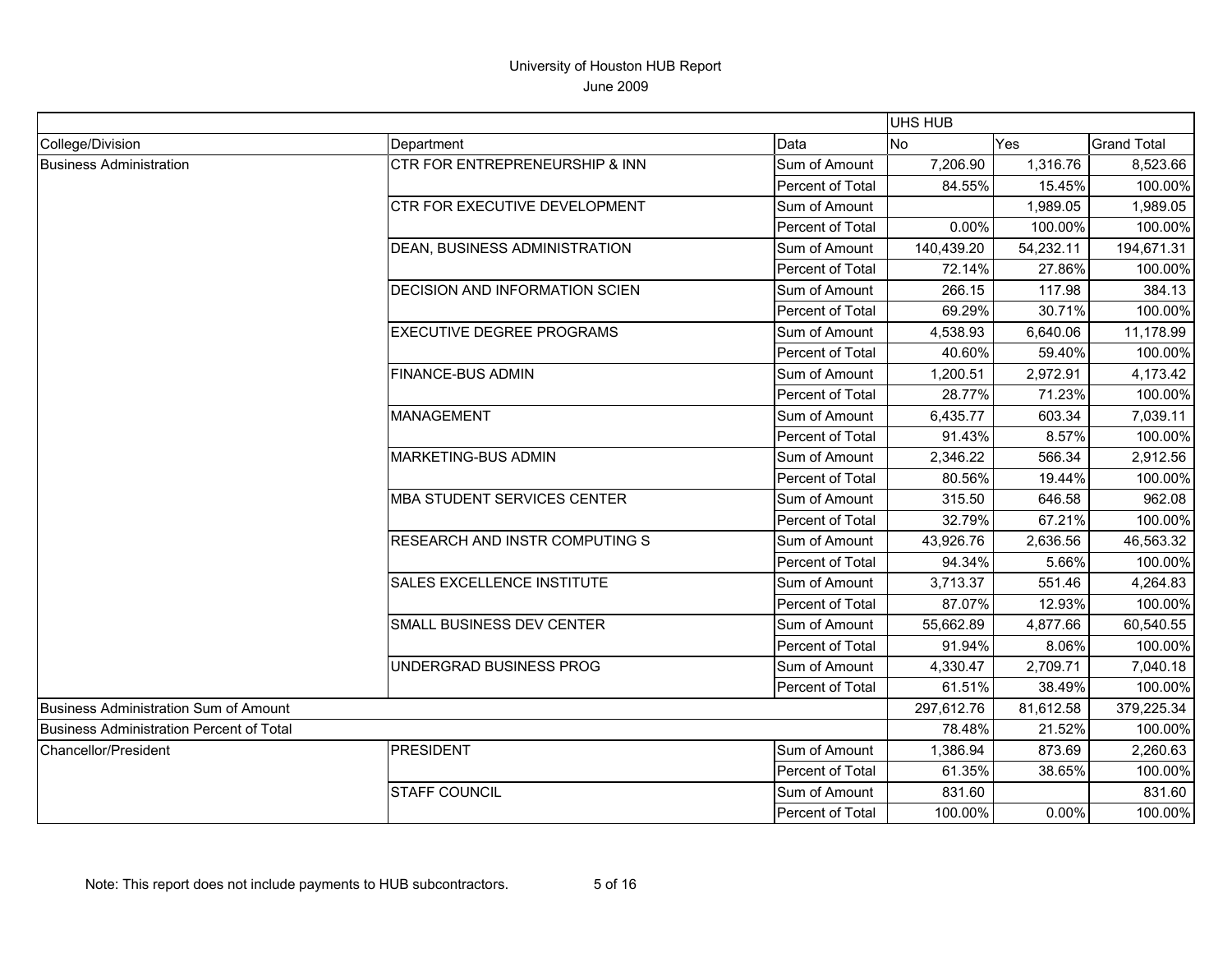|                                       |                                           |                  | <b>UHS HUB</b> |           |                    |
|---------------------------------------|-------------------------------------------|------------------|----------------|-----------|--------------------|
| College/Division                      | Department                                | Data             | <b>No</b>      | Yes       | <b>Grand Total</b> |
| Chancellor/President Sum of Amount    |                                           |                  | 2,218.54       | 873.69    | 3,092.23           |
| Chancellor/President Percent of Total |                                           |                  | 71.75%         | 28.25%    | 100.00%            |
| Education                             | CENTER FOR INFO TECH IN EDUCATION         | Sum of Amount    | 10,616.21      | 26,856.54 | 37,472.75          |
|                                       |                                           | Percent of Total | 28.33%         | 71.67%    | 100.00%            |
|                                       | <b>CONSISTENCY MGMT &amp; COOP DISCIP</b> | Sum of Amount    | 9,767.07       | 188.00    | 9,955.07           |
|                                       |                                           | Percent of Total | 98.11%         | 1.89%     | 100.00%            |
|                                       | <b>CURRICULUM AND INSTRUCTION</b>         | Sum of Amount    | 22,461.53      | 7,905.01  | 30,366.54          |
|                                       |                                           | Percent of Total | 73.97%         | 26.03%    | 100.00%            |
|                                       | <b>DEAN, EDUCATION</b>                    | Sum of Amount    | 12,298.23      | 1,104.72  | 13,402.95          |
|                                       |                                           | Percent of Total | 91.76%         | 8.24%     | 100.00%            |
|                                       | EDU. LEADERSHIP & CULTURAL STU            | Sum of Amount    | 20.00          | 140.00    | 160.00             |
|                                       |                                           | Percent of Total | 12.50%         | 87.50%    | 100.00%            |
|                                       | EDUCATIONAL PSYCHOLOGY                    | Sum of Amount    | 4,371.03       | 2,228.12  | 6,599.15           |
|                                       |                                           | Percent of Total | 66.24%         | 33.76%    | 100.00%            |
|                                       | HEALTH AND HUMAN PERFORMANCE              | Sum of Amount    | 33,127.98      | 27,766.35 | 60,894.33          |
|                                       |                                           | Percent of Total | 54.40%         | 45.60%    | 100.00%            |
|                                       | HUMAN DEVELOPMENT LAB                     | Sum of Amount    | 1,589.93       |           | 1,589.93           |
|                                       |                                           | Percent of Total | 100.00%        | 0.00%     | 100.00%            |
|                                       | <b>INSTITUTE FOR URBAN EDUCATION</b>      | Sum of Amount    | 1,343.32       | 486.06    | 1,829.38           |
|                                       |                                           | Percent of Total | 73.43%         | 26.57%    | 100.00%            |
|                                       | TEACHER EDUCATION AND CERTIFIC            | Sum of Amount    | 6,518.00       | 381.19    | 6,899.19           |
|                                       |                                           | Percent of Total | 94.47%         | 5.53%     | 100.00%            |
| Education Sum of Amount               |                                           |                  | 102,113.30     | 67,055.99 | 169,169.29         |
| <b>Education Percent of Total</b>     |                                           |                  | 60.36%         | 39.64%    | 100.00%            |
| Engineering                           | CENTER FOR NANOMAGNETIC SYSTEM            | Sum of Amount    | 477.31         |           | 477.31             |
|                                       |                                           | Percent of Total | 100.00%        | 0.00%     | 100.00%            |
|                                       | <b>CHEMICAL ENGINEERING</b>               | Sum of Amount    | 746,803.26     | 3,526.78  | 750,330.04         |
|                                       |                                           | Percent of Total | 99.53%         | 0.47%     | 100.00%            |
|                                       | <b>CIVIL ENGINEERING</b>                  | Sum of Amount    | 41,804.89      | 1,214.33  | 43,019.22          |
|                                       |                                           | Percent of Total | 97.18%         | 2.82%     | 100.00%            |
|                                       | <b>COOPERATIVE ENGINEERING</b>            | Sum of Amount    | 432.73         | 1,166.94  | 1,599.67           |
|                                       |                                           | Percent of Total | 27.05%         | 72.95%    | 100.00%            |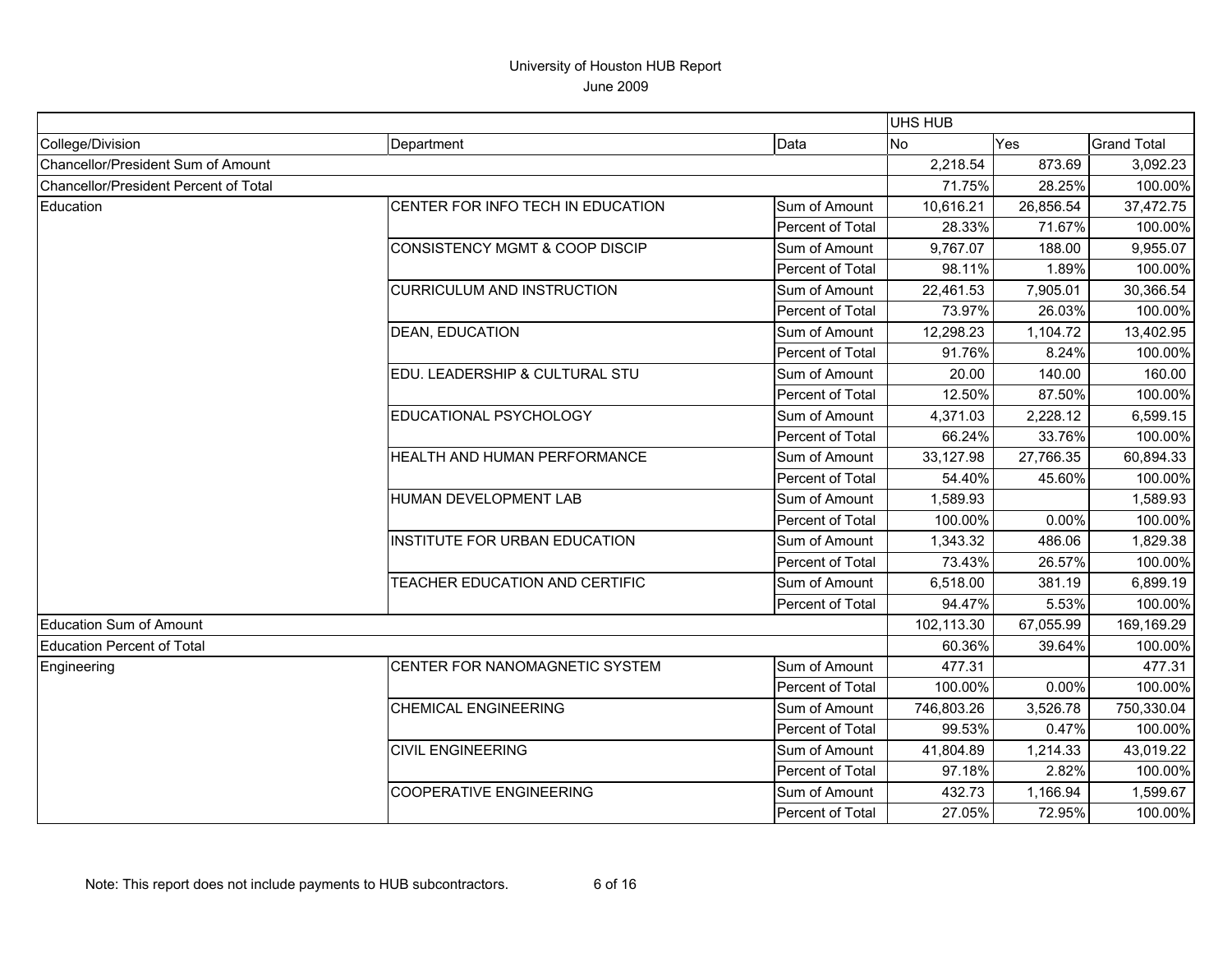|                                 |                                           |                  | <b>UHS HUB</b> |           |                    |
|---------------------------------|-------------------------------------------|------------------|----------------|-----------|--------------------|
| College/Division                | Department                                | Data             | <b>No</b>      | Yes       | <b>Grand Total</b> |
| Engineering                     | <b>CTR FOR INNOVATIVE GROUTING</b>        | Sum of Amount    | 1,863.12       | 1,506.00  | 3,369.12           |
|                                 |                                           | Percent of Total | 55.30%         | 44.70%    | 100.00%            |
|                                 | <b>DEAN, ENGINEERING</b>                  | Sum of Amount    | 27,020.00      | 12,306.84 | 39,326.84          |
|                                 |                                           | Percent of Total | 68.71%         | 31.29%    | 100.00%            |
|                                 | ELECTRICAL ENGINEERING                    | Sum of Amount    | 35,537.64      | 467.63    | 36,005.27          |
|                                 |                                           | Percent of Total | 98.70%         | 1.30%     | 100.00%            |
|                                 | <b>ENGINEERING SERVICES</b>               | Sum of Amount    | 1,973.67       |           | 1,973.67           |
|                                 |                                           | Percent of Total | 100.00%        | 0.00%     | 100.00%            |
|                                 | <b>INDUSTRIAL ENGINEERING</b>             | Sum of Amount    | 7,073.35       | 10,423.90 | 17,497.25          |
|                                 |                                           | Percent of Total | 40.43%         | 59.57%    | 100.00%            |
|                                 | <b>MECHANICAL ENGINEERING</b>             | Sum of Amount    | 303,848.19     | 18,076.98 | 321,925.17         |
|                                 |                                           | Percent of Total | 94.38%         | 5.62%     | 100.00%            |
|                                 | <b>WIND ENERGY CENTER</b>                 | Sum of Amount    | 1,026.26       | 289.31    | 1,315.57           |
|                                 |                                           | Percent of Total | 78.01%         | 21.99%    | 100.00%            |
| Engineering Sum of Amount       |                                           |                  | 1,167,860.42   | 48,978.71 | 1,216,839.13       |
| Engineering Percent of Total    |                                           |                  | 95.97%         | 4.03%     | 100.00%            |
| Graduate College of Social Work | ALUMNI & CAREER SERVICES                  | Sum of Amount    |                | 363.11    | 363.11             |
|                                 |                                           | Percent of Total | 0.00%          | 100.00%   | 100.00%            |
|                                 | CHILD AND FAMILY CENTER                   | Sum of Amount    |                | 3,143.18  | 3,143.18           |
|                                 |                                           | Percent of Total | 0.00%          | 100.00%   | 100.00%            |
|                                 | <b>CTR DRUG &amp; SOCIAL POLICY RESRC</b> | Sum of Amount    | 377.42         | 1,571.23  | 1,948.65           |
|                                 |                                           | Percent of Total | 19.37%         | 80.63%    | 100.00%            |
|                                 | DEAN, SOCIAL WORK                         | Sum of Amount    | 5,402.02       | 2,905.74  | 8,307.76           |
|                                 |                                           | Percent of Total | 65.02%         | 34.98%    | 100.00%            |
|                                 | DEVELOPMENT-GCSW                          | Sum of Amount    |                | 67.72     | 67.72              |
|                                 |                                           | Percent of Total | 0.00%          | 100.00%   | 100.00%            |
|                                 | <b>FIELD OFFICE</b>                       | Sum of Amount    | 122.89         |           | 122.89             |
|                                 |                                           | Percent of Total | 100.00%        | 0.00%     | 100.00%            |
|                                 | <b>GCSW STUDENT SERVICES</b>              | Sum of Amount    | 37.13          |           | 37.13              |
|                                 |                                           | Percent of Total | 100.00%        | 0.00%     | 100.00%            |
|                                 | JODY WILLIAMS CENTER                      | Sum of Amount    |                | 27.60     | 27.60              |
|                                 |                                           | Percent of Total | 0.00%          | 100.00%   | 100.00%            |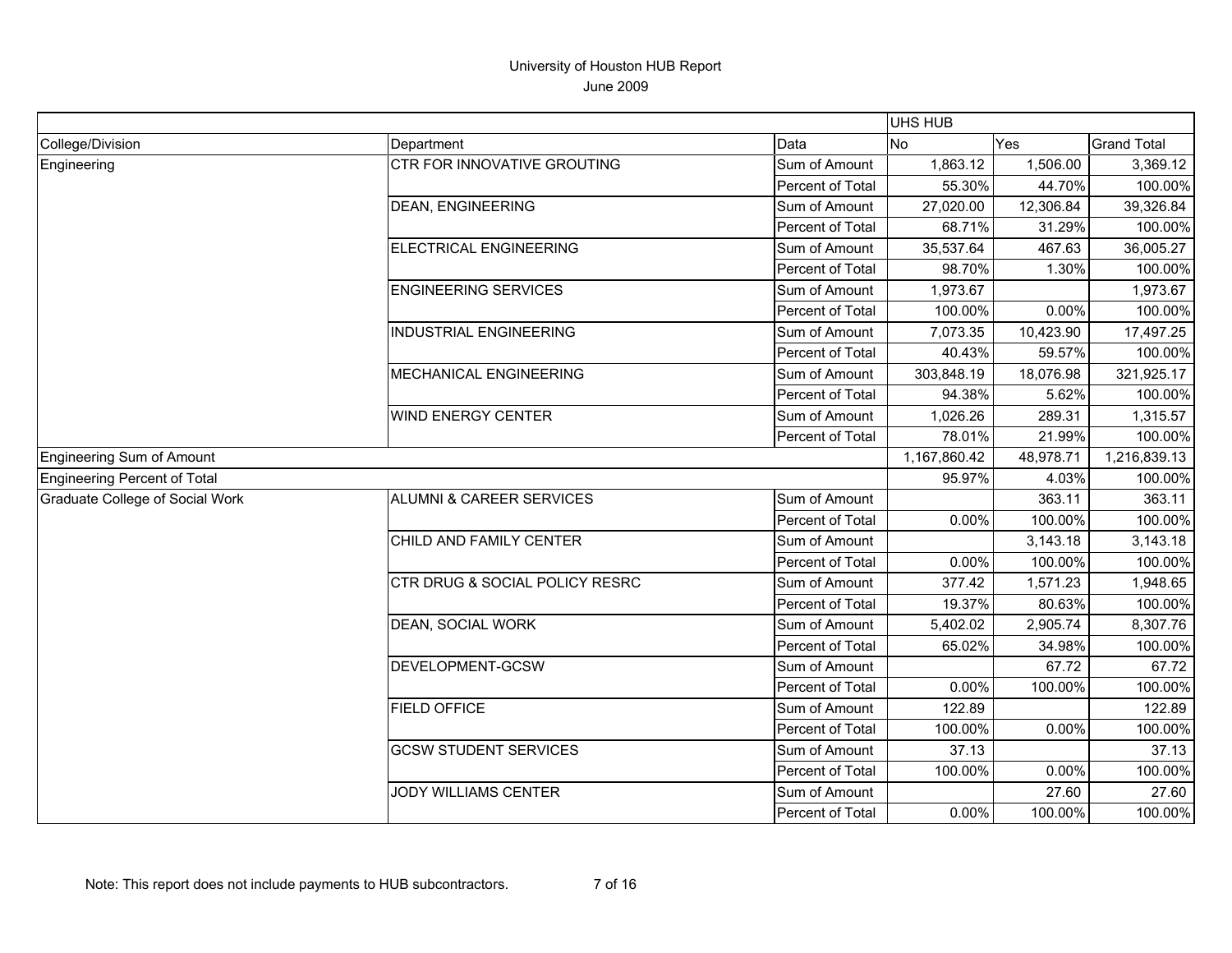|                                                  |                                   |                  | <b>UHS HUB</b> |           |                    |
|--------------------------------------------------|-----------------------------------|------------------|----------------|-----------|--------------------|
| College/Division                                 | Department                        | Data             | <b>No</b>      | Yes       | <b>Grand Total</b> |
| <b>Graduate College of Social Work</b>           | <b>OCP</b>                        | Sum of Amount    | 9,173.74       | 1,257.95  | 10,431.69          |
|                                                  |                                   | Percent of Total | 87.94%         | 12.06%    | 100.00%            |
|                                                  | <b>ODSPR</b>                      | Sum of Amount    | 427.51         | 5,486.59  | 5,914.10           |
|                                                  |                                   | Percent of Total | 7.23%          | 92.77%    | 100.00%            |
|                                                  | <b>PHD PROGRAM</b>                | Sum of Amount    | 113.14         |           | 113.14             |
|                                                  |                                   | Percent of Total | 100.00%        | 0.00%     | 100.00%            |
| Graduate College of Social Work Sum of Amount    |                                   |                  | 15,653.85      | 14,823.12 | 30,476.97          |
| Graduate College of Social Work Percent of Total |                                   |                  | 51.36%         | 48.64%    | 100.00%            |
| <b>Honors College</b>                            | DEAN, HONORS COLLEGE              | Sum of Amount    | 50,924.97      | 50,471.49 | 101,396.46         |
|                                                  |                                   | Percent of Total | 50.22%         | 49.78%    | 100.00%            |
|                                                  | <b>HOUSTON TEACHERS INSTITUTE</b> | Sum of Amount    | 2,000.00       |           | 2,000.00           |
|                                                  |                                   | Percent of Total | 100.00%        | 0.00%     | 100.00%            |
| Honors College Sum of Amount                     |                                   |                  | 52,924.97      | 50,471.49 | 103,396.46         |
| Honors College Percent of Total                  |                                   |                  | 51.19%         | 48.81%    | 100.00%            |
| Hotel and Restaurant Management                  | DEAN, HOTEL & RESTAURANT MANAG    | Sum of Amount    | 8,326.17       | 2,796.66  | 11,122.83          |
|                                                  |                                   | Percent of Total | 74.86%         | 25.14%    | 100.00%            |
|                                                  | HOTEL AND RESTAURANT MANAGEMEN    | Sum of Amount    | 63,715.68      | 4,958.56  | 68,674.24          |
|                                                  |                                   | Percent of Total | 92.78%         | 7.22%     | 100.00%            |
| Hotel and Restaurant Management Sum of Amount    |                                   |                  | 72,041.85      | 7,755.22  | 79,797.07          |
| Hotel and Restaurant Management Percent of Total |                                   |                  | 90.28%         | 9.72%     | 100.00%            |
| Law Center                                       | A A WHITE DISPUTE RESOLUTION I    | Sum of Amount    | 18.92          |           | 18.92              |
|                                                  |                                   | Percent of Total | 100.00%        | 0.00%     | 100.00%            |
|                                                  | <b>ASSOCIATE DEAN, LAW</b>        | Sum of Amount    | 1,891.26       | 2,006.65  | 3,897.91           |
|                                                  |                                   | Percent of Total | 48.52%         | 51.48%    | 100.00%            |
|                                                  | <b>BLAKELEY INSTITUTE</b>         | Sum of Amount    | 814.81         |           | 814.81             |
|                                                  |                                   | Percent of Total | 100.00%        | 0.00%     | 100.00%            |
|                                                  | <b>BUSINESS SERVICES, LAW</b>     | Sum of Amount    | 20,244.32      | 2,963.08  | 23,207.40          |
|                                                  |                                   | Percent of Total | 87.23%         | 12.77%    | 100.00%            |
|                                                  | CAREER SERVICES, LAW              | Sum of Amount    | 10,345.12      |           | 10,345.12          |
|                                                  |                                   | Percent of Total | 100.00%        | 0.00%     | 100.00%            |
|                                                  | DEAN, LAW                         | Sum of Amount    | 55.05          | 507.27    | 562.32             |
|                                                  |                                   | Percent of Total | 9.79%          | 90.21%    | 100.00%            |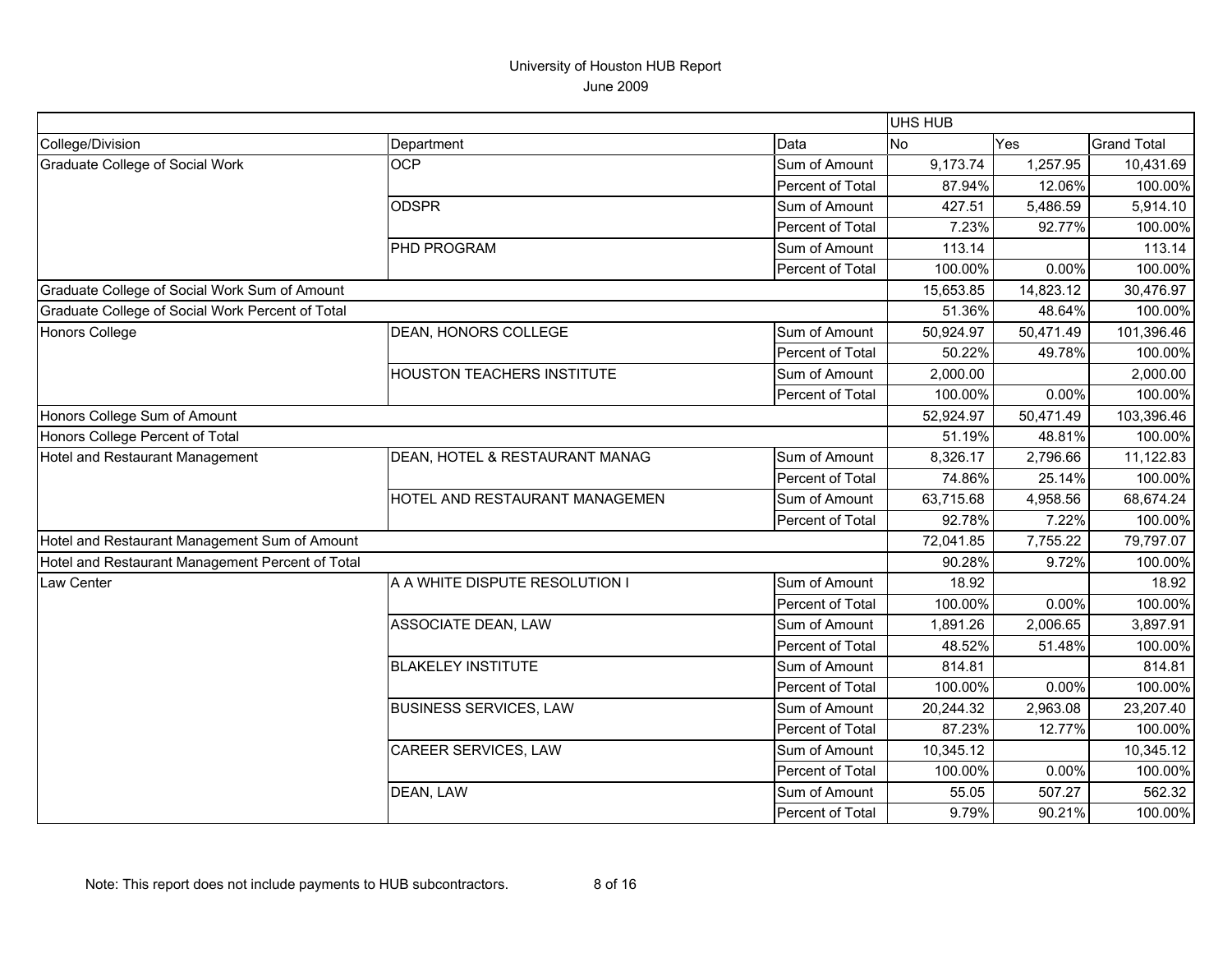|                                         |                               |                  | UHS HUB    |           |                    |
|-----------------------------------------|-------------------------------|------------------|------------|-----------|--------------------|
| College/Division                        | Department                    | Data             | <b>No</b>  | Yes       | <b>Grand Total</b> |
| Law Center                              | <b>EXTERNAL AFFAIRS, LAW</b>  | Sum of Amount    | 171.48     | 203.34    | 374.82             |
|                                         |                               | Percent of Total | 45.75%     | 54.25%    | 100.00%            |
|                                         | FACILITIES, LAW               | Sum of Amount    | 5,386.10   | 2,102.55  | 7,488.65           |
|                                         |                               | Percent of Total | 71.92%     | 28.08%    | 100.00%            |
|                                         | <b>FACULTY SUPPORT LAW</b>    | Sum of Amount    | 574.58     | 1,074.97  | 1,649.55           |
|                                         |                               | Percent of Total | 34.83%     | 65.17%    | 100.00%            |
|                                         | HEALTH LAW & POLICY INSTITUTE | Sum of Amount    | 11.66      | 665.49    | 677.15             |
|                                         |                               | Percent of Total | 1.72%      | 98.28%    | 100.00%            |
|                                         | INTELLECTUAL PROP & INFO LAW  | Sum of Amount    | 21.18      | 45.60     | 66.78              |
|                                         |                               | Percent of Total | 31.72%     | 68.28%    | 100.00%            |
|                                         | LAW INFORMATION TECHNOLOGY    | Sum of Amount    | 16,031.35  | 2,263.15  | 18,294.50          |
|                                         |                               | Percent of Total | 87.63%     | 12.37%    | 100.00%            |
|                                         | <b>LAW LIBRARY</b>            | Sum of Amount    | 62,256.26  | 649.82    | 62,906.08          |
|                                         |                               | Percent of Total | 98.97%     | 1.03%     | 100.00%            |
|                                         | LEGAL AID CLINIC, LAW         | Sum of Amount    | 777.62     | 1,691.90  | 2,469.52           |
|                                         |                               | Percent of Total | 31.49%     | 68.51%    | 100.00%            |
|                                         | LEGAL RESEARCH & WRITING, LAW | Sum of Amount    | 1,067.93   |           | 1,067.93           |
|                                         |                               | Percent of Total | 100.00%    | 0.00%     | 100.00%            |
|                                         | PUBLIC RELS & MARKETING, LAW  | Sum of Amount    | 10,000.00  |           | 10,000.00          |
|                                         |                               | Percent of Total | 100.00%    | 0.00%     | 100.00%            |
|                                         | STUDENT ORGANIZATION, LAW     | Sum of Amount    | 1,216.41   |           | 1,216.41           |
|                                         |                               | Percent of Total | 100.00%    | 0.00%     | 100.00%            |
|                                         | STUDENT SERVICES, LAW         | Sum of Amount    | 3,943.75   | 488.02    | 4,431.77           |
|                                         |                               | Percent of Total | 88.99%     | 11.01%    | 100.00%            |
| Law Center Sum of Amount                |                               |                  | 134,827.80 | 14,661.84 | 149,489.64         |
| Law Center Percent of Total             |                               |                  | 90.19%     | 9.81%     | 100.00%            |
| <b>Liberal Arts and Social Sciences</b> | <b>AEROSPACE STUDIES</b>      | Sum of Amount    | 1,417.75   | 564.92    | 1,982.67           |
|                                         |                               | Percent of Total | 71.51%     | 28.49%    | 100.00%            |
|                                         | AFRICAN-AMERICAN STUDIES      | Sum of Amount    | 1,870.01   | 763.73    | 2,633.74           |
|                                         |                               | Percent of Total | 71.00%     | 29.00%    | 100.00%            |
|                                         | <b>ANTHROPOLOGY</b>           | Sum of Amount    | 289.13     | 6,766.48  | 7,055.61           |
|                                         |                               | Percent of Total | 4.10%      | 95.90%    | 100.00%            |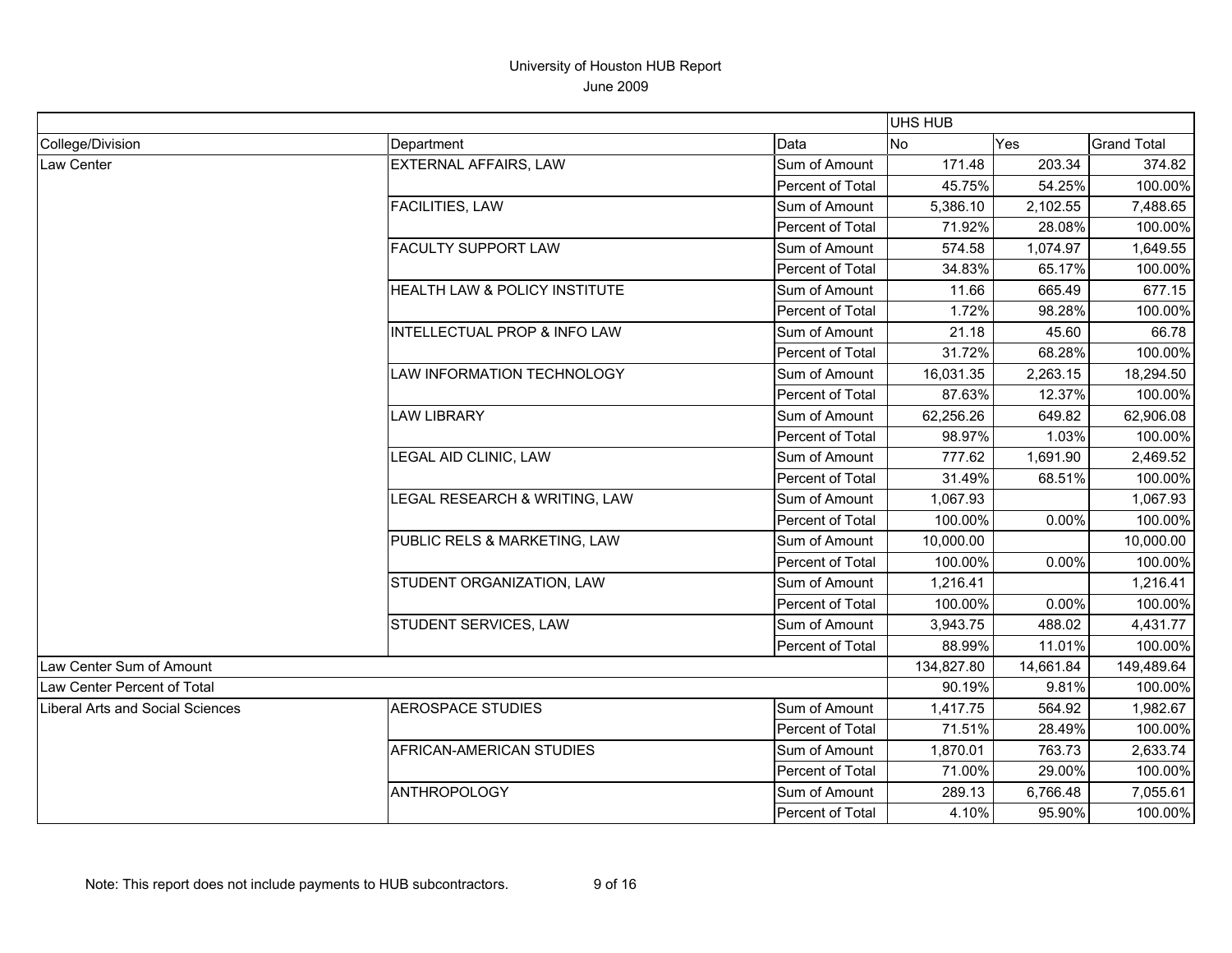|                                  |                                  |                         | <b>UHS HUB</b> |           |                    |
|----------------------------------|----------------------------------|-------------------------|----------------|-----------|--------------------|
| College/Division                 | Department                       | Data                    | <b>No</b>      | Yes       | <b>Grand Total</b> |
| Liberal Arts and Social Sciences | <b>ART</b>                       | Sum of Amount           | 5,029.08       | 14,170.29 | 19,199.37          |
|                                  |                                  | Percent of Total        | 26.19%         | 73.81%    | 100.00%            |
|                                  | <b>ARTE PUBLICO</b>              | Sum of Amount           | 43,529.03      | 958.60    | 44,487.63          |
|                                  |                                  | Percent of Total        | 97.85%         | 2.15%     | 100.00%            |
|                                  | <b>BAND</b>                      | Sum of Amount           | 3,127.31       |           | 3,127.31           |
|                                  |                                  | Percent of Total        | 100.00%        | 0.00%     | 100.00%            |
|                                  | <b>BLAFFER GALLERY</b>           | Sum of Amount           | 7,352.62       | 92.01     | 7,444.63           |
|                                  |                                  | Percent of Total        | 98.76%         | 1.24%     | 100.00%            |
|                                  | CENTER FOR PUBLIC HISTORY        | Sum of Amount           | 4,957.78       | 99.56     | 5,057.34           |
|                                  |                                  | Percent of Total        | 98.03%         | 1.97%     | 100.00%            |
|                                  | CENTER FOR PUBLIC POLICY         | Sum of Amount           | 4,140.32       | 191.64    | 4,331.96           |
|                                  |                                  | Percent of Total        | 95.58%         | 4.42%     | 100.00%            |
|                                  | <b>COMMUNICATION</b>             | Sum of Amount           | 5,053.23       | 2,145.27  | 7,198.50           |
|                                  |                                  | Percent of Total        | 70.20%         | 29.80%    | 100.00%            |
|                                  | <b>COMMUNICATIONS DISORDERS</b>  | Sum of Amount           | 9,646.50       | 926.85    | 10,573.35          |
|                                  |                                  | Percent of Total        | 91.23%         | 8.77%     | 100.00%            |
|                                  | <b>CWMCA CENTER FOR THE ARTS</b> | Sum of Amount           | 837.00         | 105.68    | 942.68             |
|                                  |                                  | <b>Percent of Total</b> | 88.79%         | 11.21%    | 100.00%            |
|                                  | DEAN, LIBERAL ARTS & SOC SCI     | Sum of Amount           | 17,570.26      | 92,425.50 | 109,995.76         |
|                                  |                                  | Percent of Total        | 15.97%         | 84.03%    | 100.00%            |
|                                  | <b>ECONOMICS</b>                 | Sum of Amount           | 1,681.03       | 2,626.63  | 4,307.66           |
|                                  |                                  | Percent of Total        | 39.02%         | 60.98%    | 100.00%            |
|                                  | <b>ENGLISH</b>                   | Sum of Amount           | 20,205.47      | 12,412.77 | 32,618.24          |
|                                  |                                  | Percent of Total        | 61.95%         | 38.05%    | 100.00%            |
|                                  | <b>HISPANIC STUDIES</b>          | Sum of Amount           | 442.66         | 2,899.18  | 3,341.84           |
|                                  |                                  | Percent of Total        | 13.25%         | 86.75%    | 100.00%            |
|                                  | <b>HISTORY</b>                   | Sum of Amount           | 13,328.91      |           | 13,328.91          |
|                                  |                                  | Percent of Total        | 100.00%        | 0.00%     | 100.00%            |
|                                  | <b>MEXICAN-AMERICAN STUDIES</b>  | Sum of Amount           | 2,433.09       | 152.35    | 2,585.44           |
|                                  |                                  | Percent of Total        | 94.11%         | 5.89%     | 100.00%            |
|                                  | <b>MILITARY SCIENCE</b>          | Sum of Amount           | 290.85         |           | 290.85             |
|                                  |                                  | Percent of Total        | 100.00%        | 0.00%     | 100.00%            |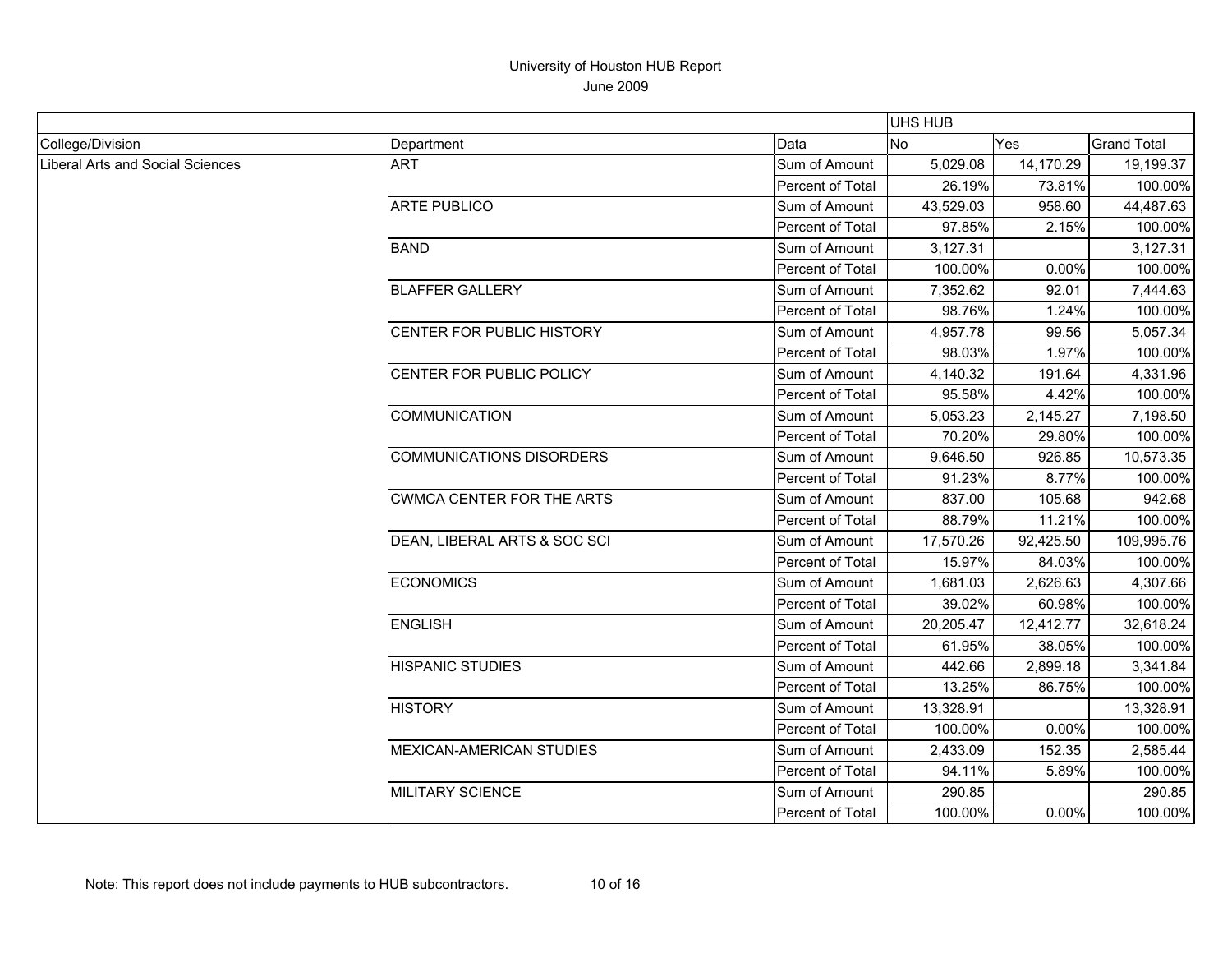|                                                   |                                   |                  | <b>UHS HUB</b> |            |                    |
|---------------------------------------------------|-----------------------------------|------------------|----------------|------------|--------------------|
| College/Division                                  | Department                        | Data             | No             | Yes        | <b>Grand Total</b> |
| Liberal Arts and Social Sciences                  | MODERN AND CLASSICAL LANGUAGES    | Sum of Amount    | 2,865.89       | 3,439.88   | 6,305.77           |
|                                                   |                                   | Percent of Total | 45.45%         | 54.55%     | 100.00%            |
|                                                   | <b>MUSIC</b>                      | Sum of Amount    | 31,140.63      | 8,945.69   | 40,086.32          |
|                                                   |                                   | Percent of Total | 77.68%         | 22.32%     | 100.00%            |
|                                                   | <b>PHILOSOPHY</b>                 | Sum of Amount    | 3,438.24       | 569.00     | 4,007.24           |
|                                                   |                                   | Percent of Total | 85.80%         | 14.20%     | 100.00%            |
|                                                   | POLITICAL SCIENCE                 | Sum of Amount    | 4,392.19       | 8,705.12   | 13,097.31          |
|                                                   |                                   | Percent of Total | 33.54%         | 66.46%     | 100.00%            |
|                                                   | <b>PSYCHOLOGY</b>                 | Sum of Amount    | 63,688.19      | 658.13     | 64,346.32          |
|                                                   |                                   | Percent of Total | 98.98%         | 1.02%      | 100.00%            |
|                                                   | <b>SOCIOLOGY</b>                  | Sum of Amount    | 2,411.29       | 1,938.97   | 4,350.26           |
|                                                   |                                   | Percent of Total | 55.43%         | 44.57%     | 100.00%            |
|                                                   | <b>THEATRE</b>                    | Sum of Amount    | 17,745.01      | 1,059.16   | 18,804.17          |
|                                                   |                                   | Percent of Total | 94.37%         | 5.63%      | 100.00%            |
|                                                   | <b>WOMEN'S STUDIES PROGRAM</b>    | Sum of Amount    | 394.40         | 390.54     | 784.94             |
|                                                   |                                   | Percent of Total | 50.25%         | 49.75%     | 100.00%            |
|                                                   | <b>WRITING CENTER</b>             | Sum of Amount    | 609.40         | 680.07     | 1,289.47           |
|                                                   |                                   | Percent of Total | 47.26%         | 52.74%     | 100.00%            |
| Liberal Arts and Social Sciences Sum of Amount    |                                   |                  | 269,887.27     | 163,688.02 | 433,575.29         |
| Liberal Arts and Social Sciences Percent of Total |                                   |                  | 62.25%         | 37.75%     | 100.00%            |
| Library                                           | <b>UNIVERSITY LIBRARIES</b>       | Sum of Amount    | 385,979.50     | 81,555.04  | 467,534.54         |
|                                                   |                                   | Percent of Total | 82.56%         | 17.44%     | 100.00%            |
| Library Sum of Amount                             |                                   |                  | 385,979.50     | 81,555.04  | 467,534.54         |
| <b>Library Percent of Total</b>                   |                                   |                  | 82.56%         | 17.44%     | 100.00%            |
| Natural Science and Mathematics                   | <b>BIOLOGY &amp; BIOCHEMISTRY</b> | Sum of Amount    | 77,853.94      | 9,046.76   | 86,900.70          |
|                                                   |                                   | Percent of Total | 89.59%         | 10.41%     | 100.00%            |
|                                                   | <b>CAGE INSTITUTE</b>             | Sum of Amount    | 2,573.82       |            | 2,573.82           |
|                                                   |                                   | Percent of Total | 100.00%        | 0.00%      | 100.00%            |
|                                                   | <b>CHEMISTRY</b>                  | Sum of Amount    | 83,752.88      | 13,211.82  | 96,964.70          |
|                                                   |                                   | Percent of Total | 86.37%         | 13.63%     | 100.00%            |
|                                                   | <b>COMPUTER SCIENCE</b>           | Sum of Amount    | 11,740.09      | 7,153.07   | 18,893.16          |
|                                                   |                                   | Percent of Total | 62.14%         | 37.86%     | 100.00%            |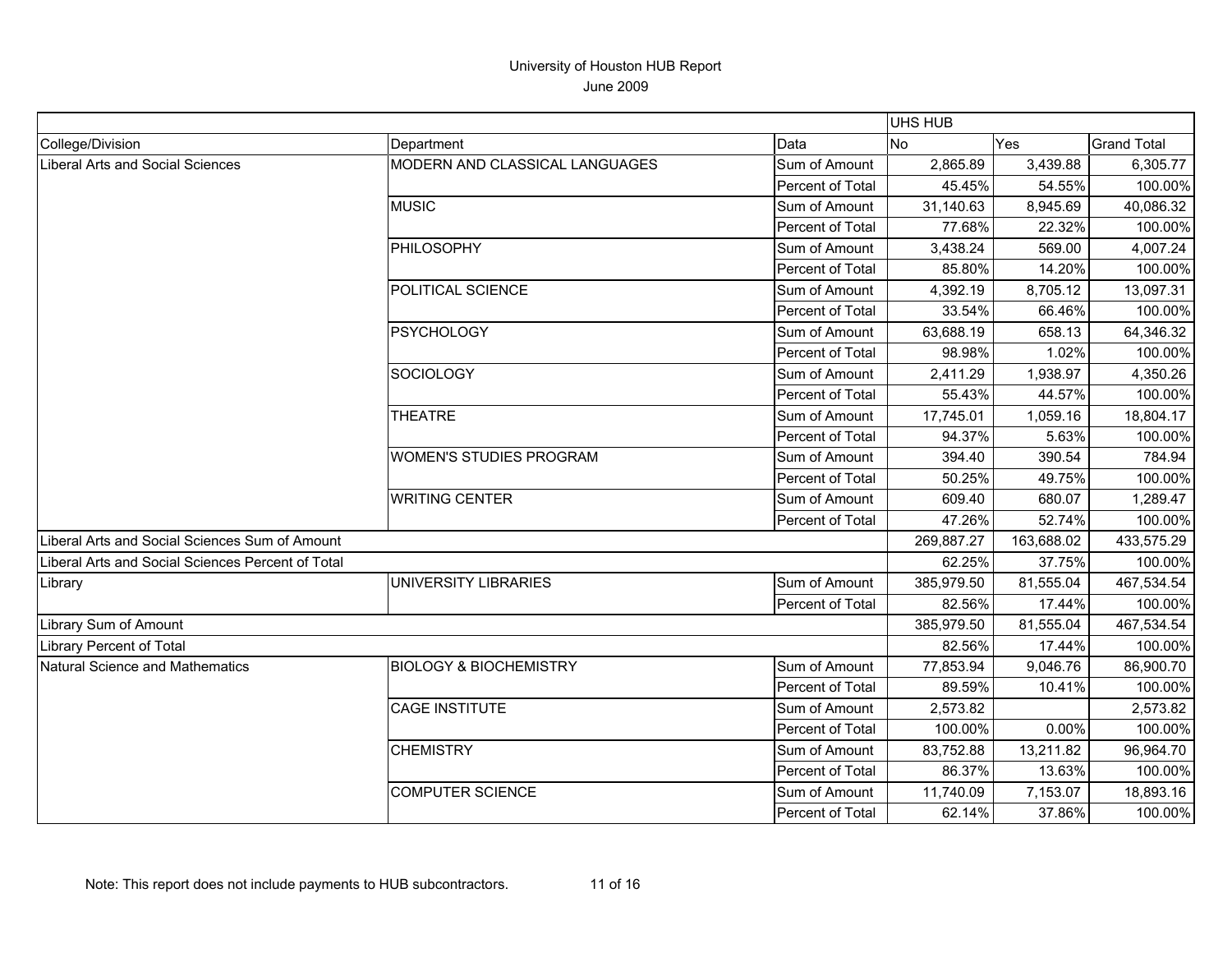|                                                  |                                            |                         | UHS HUB    |            |                    |
|--------------------------------------------------|--------------------------------------------|-------------------------|------------|------------|--------------------|
| College/Division                                 | Department                                 | Data                    | lNo.       | Yes        | <b>Grand Total</b> |
| <b>Natural Science and Mathematics</b>           | CTR FOR NUCLEAR RECEPTORS & CELL SIGNALING | Sum of Amount           | 195,480.93 | 33,611.73  | 229,092.66         |
|                                                  |                                            | Percent of Total        | 85.33%     | 14.67%     | 100.00%            |
|                                                  | DEAN, NATURAL SCIENCE & MATHE              | Sum of Amount           | 14,521.94  | 3,128.16   | 17,650.10          |
|                                                  |                                            | Percent of Total        | 82.28%     | 17.72%     | 100.00%            |
|                                                  | EARTH AND ATMOSPHERIC SCIENCES             | Sum of Amount           | 164,295.60 | 10,984.48  | 175,280.08         |
|                                                  |                                            | Percent of Total        | 93.73%     | 6.27%      | 100.00%            |
|                                                  | <b>IMAQS</b>                               | Sum of Amount           | 39,399.75  | 326.80     | 39,726.55          |
|                                                  |                                            | <b>Percent of Total</b> | 99.18%     | 0.82%      | 100.00%            |
|                                                  | <b>MATHEMATICS</b>                         | Sum of Amount           | 21,245.73  | 1,700.30   | 22,946.03          |
|                                                  |                                            | Percent of Total        | 92.59%     | 7.41%      | 100.00%            |
|                                                  | PHYSICS                                    | Sum of Amount           | 65,788.58  | 558.32     | 66,346.90          |
|                                                  |                                            | Percent of Total        | 99.16%     | 0.84%      | 100.00%            |
| Natural Science and Mathematics Sum of Amount    |                                            | 676,653.26              | 79,721.44  | 756,374.70 |                    |
| Natural Science and Mathematics Percent of Total |                                            |                         | 89.46%     | 10.54%     | 100.00%            |
| Optometry                                        | <b>DEAN, OPTOMETRY</b>                     | Sum of Amount           | 52,100.89  | 6,323.91   | 58,424.80          |
|                                                  |                                            | Percent of Total        | 89.18%     | 10.82%     | 100.00%            |
|                                                  | OPT VISION SCIENCES                        | Sum of Amount           | 85,341.52  | 3,344.47   | 88,685.99          |
|                                                  |                                            | Percent of Total        | 96.23%     | 3.77%      | 100.00%            |
|                                                  | OPTOMETRY CLINIC                           | Sum of Amount           | 74,614.81  | 8,094.85   | 82,709.66          |
|                                                  |                                            | Percent of Total        | 90.21%     | 9.79%      | 100.00%            |
| Optometry Sum of Amount                          |                                            |                         | 212,057.22 | 17,763.23  | 229,820.45         |
| Optometry Percent of Total                       |                                            |                         | 92.27%     | 7.73%      | 100.00%            |
| Pharmacy                                         | CLINICAL PHARMACY & ADMINISTRA             | Sum of Amount           | 17,011.17  | 4,031.88   | 21,043.05          |
|                                                  |                                            | Percent of Total        | 80.84%     | 19.16%     | 100.00%            |
|                                                  | DEAN, PHARMACY                             | Sum of Amount           | 154,915.51 | 1,828.22   | 156,743.73         |
|                                                  |                                            | Percent of Total        | 98.83%     | 1.17%      | 100.00%            |
|                                                  | PHARMACOLOGICAL & PHARMACEUTIC             | Sum of Amount           | 65,821.02  | 2,723.24   | 68,544.26          |
|                                                  |                                            | Percent of Total        | 96.03%     | 3.97%      | 100.00%            |
| Pharmacy Sum of Amount                           |                                            |                         | 237,747.70 | 8,583.34   | 246,331.04         |
| Pharmacy Percent of Total                        |                                            |                         | 96.52%     | 3.48%      | 100.00%            |
| Research                                         | ANIMAL CARE OPERATIONS                     | Sum of Amount           | 58,816.35  | 2,685.97   | 61,502.32          |
|                                                  |                                            | Percent of Total        | 95.63%     | 4.37%      | 100.00%            |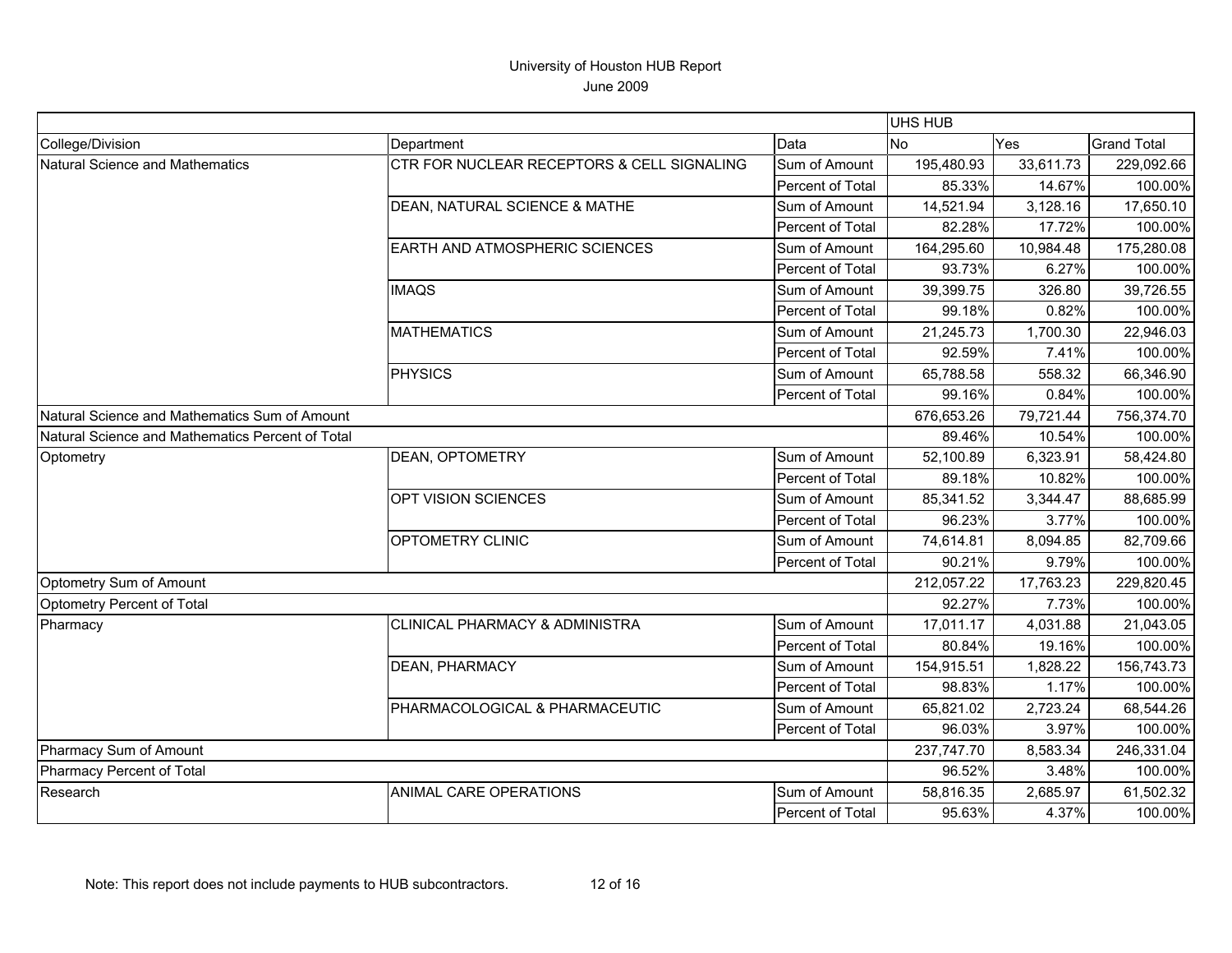|                                  |                                         |                  | UHS HUB   |            |                    |
|----------------------------------|-----------------------------------------|------------------|-----------|------------|--------------------|
| College/Division                 | Department                              | Data             | No        | Yes        | <b>Grand Total</b> |
| Research                         | CENTER FOR ADVANCED MATERIALS           | Sum of Amount    | 5,671.26  | 179.08     | 5,850.34           |
|                                  |                                         | Percent of Total | 96.94%    | 3.06%      | 100.00%            |
|                                  | CENTER FOR MATERIALS CHEMISTRY          | Sum of Amount    |           | 122.55     | 122.55             |
|                                  |                                         | Percent of Total | 0.00%     | 100.00%    | 100.00%            |
|                                  | ENVIRONMENTAL INSTIT-HOUSTON            | Sum of Amount    | 8,473.72  |            | 8,473.72           |
|                                  |                                         | Percent of Total | 100.00%   | 0.00%      | 100.00%            |
|                                  | <b>GRANTS AND CONTRACTS</b>             | Sum of Amount    | 61.52     | 87.12      | 148.64             |
|                                  |                                         | Percent of Total | 41.39%    | 58.61%     | 100.00%            |
|                                  | HOUSTON COASTAL CENTER                  | Sum of Amount    | 69.11     | 1,518.00   | 1,587.11           |
|                                  |                                         | Percent of Total | 4.35%     | 95.65%     | 100.00%            |
|                                  | <b>INSTITUTE FOR MOLECULAR DESIGN</b>   | Sum of Amount    | 50.86     |            | 50.86              |
|                                  |                                         | Percent of Total | 100.00%   | 0.00%      | 100.00%            |
|                                  | <b>OFFICE OF TECHNOLOGY MANAGEMEN</b>   | Sum of Amount    | 69,298.00 |            | 69,298.00          |
|                                  |                                         | Percent of Total | 100.00%   | 0.00%      | 100.00%            |
|                                  | RESEARCH DIVISION OFFICE                | Sum of Amount    | 4,040.78  | 2,049.69   | 6,090.47           |
|                                  |                                         | Percent of Total | 66.35%    | 33.65%     | 100.00%            |
|                                  | <b>RESEARCH FINANCIAL SERVICES</b>      | Sum of Amount    | 3,298.71  |            | 3,298.71           |
|                                  |                                         | Percent of Total | 100.00%   | 0.00%      | 100.00%            |
|                                  | <b>RESEARCH INFORMATION CENTER</b>      | Sum of Amount    | 2,768.57  | 6,315.00   | 9,083.57           |
|                                  |                                         | Percent of Total | 30.48%    | 69.52%     | 100.00%            |
|                                  | RESEARCH POLICIES/COMPLIANCE/COMMITTEES | Sum of Amount    | 135.45    | 172.54     | 307.99             |
|                                  |                                         | Percent of Total | 43.98%    | 56.02%     | 100.00%            |
|                                  | <b>RESEARCH SERVICES</b>                | Sum of Amount    |           | 27.50      | 27.50              |
|                                  |                                         | Percent of Total | 0.00%     | 100.00%    | 100.00%            |
|                                  | <b>TCSUH</b>                            | Sum of Amount    | 42,269.14 | 3,169.07   | 45,438.21          |
|                                  |                                         | Percent of Total | 93.03%    | 6.97%      | 100.00%            |
|                                  | <b>TIMES</b>                            | Sum of Amount    | 12,012.14 | 3,104.39   | 15,116.53          |
|                                  |                                         | Percent of Total | 79.46%    | 20.54%     | 100.00%            |
|                                  | TX LEARNING/COMPUTATIONAL CTR           | Sum of Amount    | 56,754.83 | 3,796.03   | 60,550.86          |
|                                  |                                         | Percent of Total | 93.73%    | 6.27%      | 100.00%            |
| Research Sum of Amount           |                                         | 263,720.44       | 23,226.94 | 286,947.38 |                    |
| <b>Research Percent of Total</b> |                                         |                  | 91.91%    | 8.09%      | 100.00%            |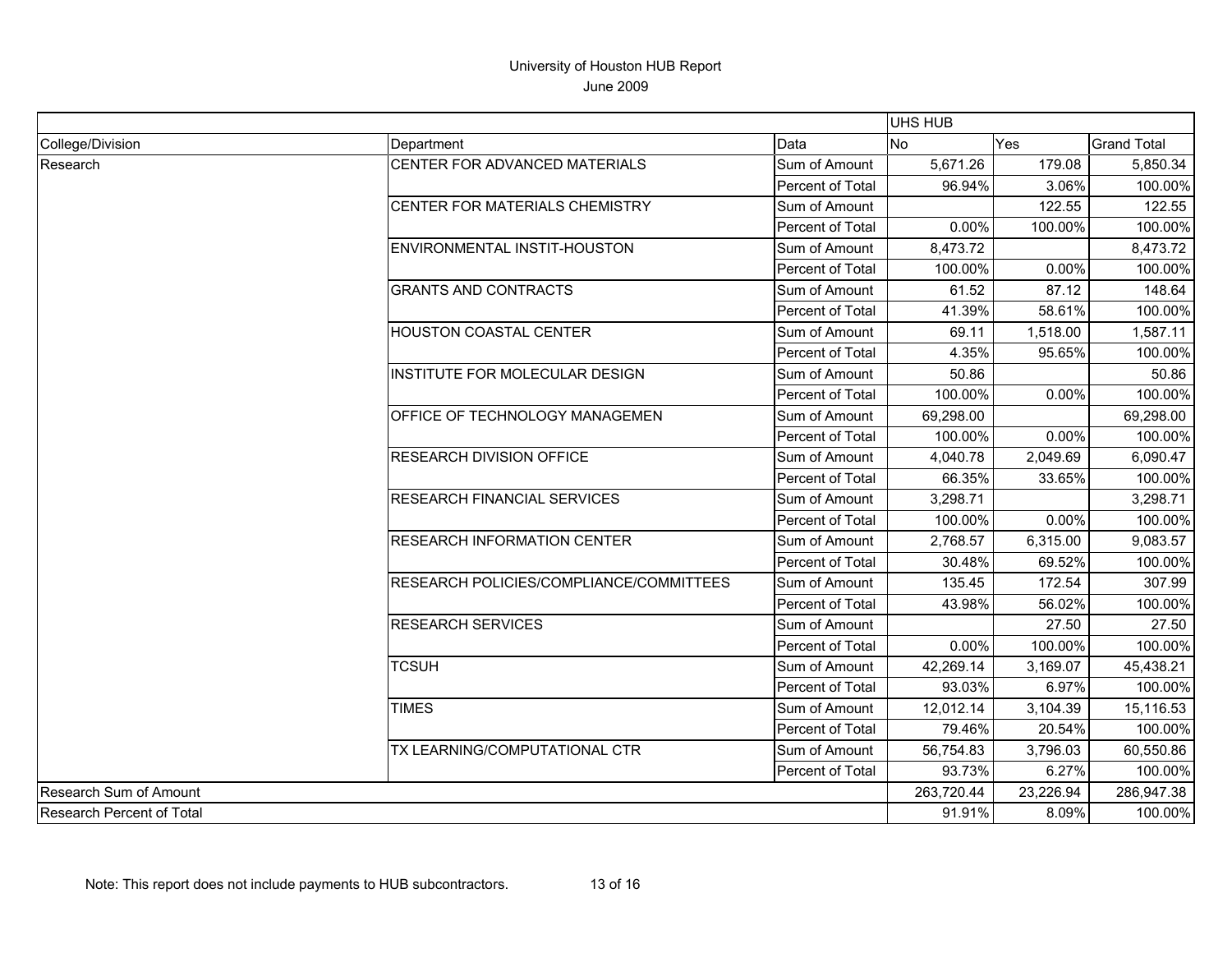|                        |                                       |                         | <b>UHS HUB</b> |           |                    |  |
|------------------------|---------------------------------------|-------------------------|----------------|-----------|--------------------|--|
| College/Division       | Department                            | Data                    | <b>No</b>      | Yes       | <b>Grand Total</b> |  |
| <b>Student Affairs</b> | <b>CAMPUS ACTIVITIES</b>              | Sum of Amount           | 15,756.23      | 396.46    | 16, 152.69         |  |
|                        |                                       | <b>Percent of Total</b> | 97.55%         | 2.45%     | 100.00%            |  |
|                        | <b>CAMPUS RECREATION</b>              | Sum of Amount           | 41,405.47      | 7,085.57  | 48,491.04          |  |
|                        |                                       | Percent of Total        | 85.39%         | 14.61%    | 100.00%            |  |
|                        | <b>CENTER FOR STUDENTS W/DISABILI</b> | Sum of Amount           | 15.492.74      | 29.70     | 15,522.44          |  |
|                        |                                       | Percent of Total        | 99.81%         | 0.19%     | 100.00%            |  |
|                        | CHILD CARE CENTER                     | Sum of Amount           | 8,383.12       | 656.29    | 9,039.41           |  |
|                        |                                       | Percent of Total        | 92.74%         | 7.26%     | 100.00%            |  |
|                        | COUNSELING AND PSYCH SVCS             | Sum of Amount           | 586.48         | 543.45    | 1,129.93           |  |
|                        |                                       | Percent of Total        | 51.90%         | 48.10%    | 100.00%            |  |
|                        | <b>DEAN OF STUDENTS</b>               | Sum of Amount           | 17,198.18      | 991.43    | 18,189.61          |  |
|                        |                                       | Percent of Total        | 94.55%         | 5.45%     | 100.00%            |  |
|                        | INT'L STUDENT & SCHOLAR SERVIC        | Sum of Amount           | 1,275.05       |           | 1,275.05           |  |
|                        |                                       | Percent of Total        | 100.00%        | 0.00%     | 100.00%            |  |
|                        | LEARNING AND ASSESSMENT SVCS          | Sum of Amount           | 4,212.34       | 416.84    | 4,629.18           |  |
|                        |                                       | Percent of Total        | 91.00%         | 9.00%     | 100.00%            |  |
|                        | LEARNING SUPPORT SERVICES             | Sum of Amount           | 5,753.60       | 57.47     | 5,811.07           |  |
|                        |                                       | Percent of Total        | 99.01%         | 0.99%     | 100.00%            |  |
|                        | <b>RELIGION CENTER</b>                | Sum of Amount           | 150.00         |           | 150.00             |  |
|                        |                                       | Percent of Total        | 100.00%        | 0.00%     | 100.00%            |  |
|                        | <b>RESIDENTIAL LIFE &amp; HOUSING</b> | Sum of Amount           | 375,897.51     | 16,881.06 | 392,778.57         |  |
|                        |                                       | Percent of Total        | 95.70%         | 4.30%     | 100.00%            |  |
|                        | <b>STUDENT AFFAIRS</b>                | Sum of Amount           | 12,698.56      | 1,619.97  | 14,318.53          |  |
|                        |                                       | Percent of Total        | 88.69%         | 11.31%    | 100.00%            |  |
|                        | STUDENT HEALTH CENTER                 | Sum of Amount           | 34,617.47      | 21,605.22 | 56,222.69          |  |
|                        |                                       | Percent of Total        | 61.57%         | 38.43%    | 100.00%            |  |
|                        | STUDENT PHARMACY                      | Sum of Amount           | 564.00         |           | 564.00             |  |
|                        |                                       | Percent of Total        | 100.00%        | 0.00%     | 100.00%            |  |
|                        | <b>STUDENT PUBLICATIONS</b>           | Sum of Amount           | 855.17         | 382.74    | 1,237.91           |  |
|                        |                                       | Percent of Total        | 69.08%         | 30.92%    | 100.00%            |  |
|                        | UNIVERSITY CAREER SERVICES            | Sum of Amount           | 76.29          | 768.93    | 845.22             |  |
|                        |                                       | Percent of Total        | 9.03%          | 90.97%    | 100.00%            |  |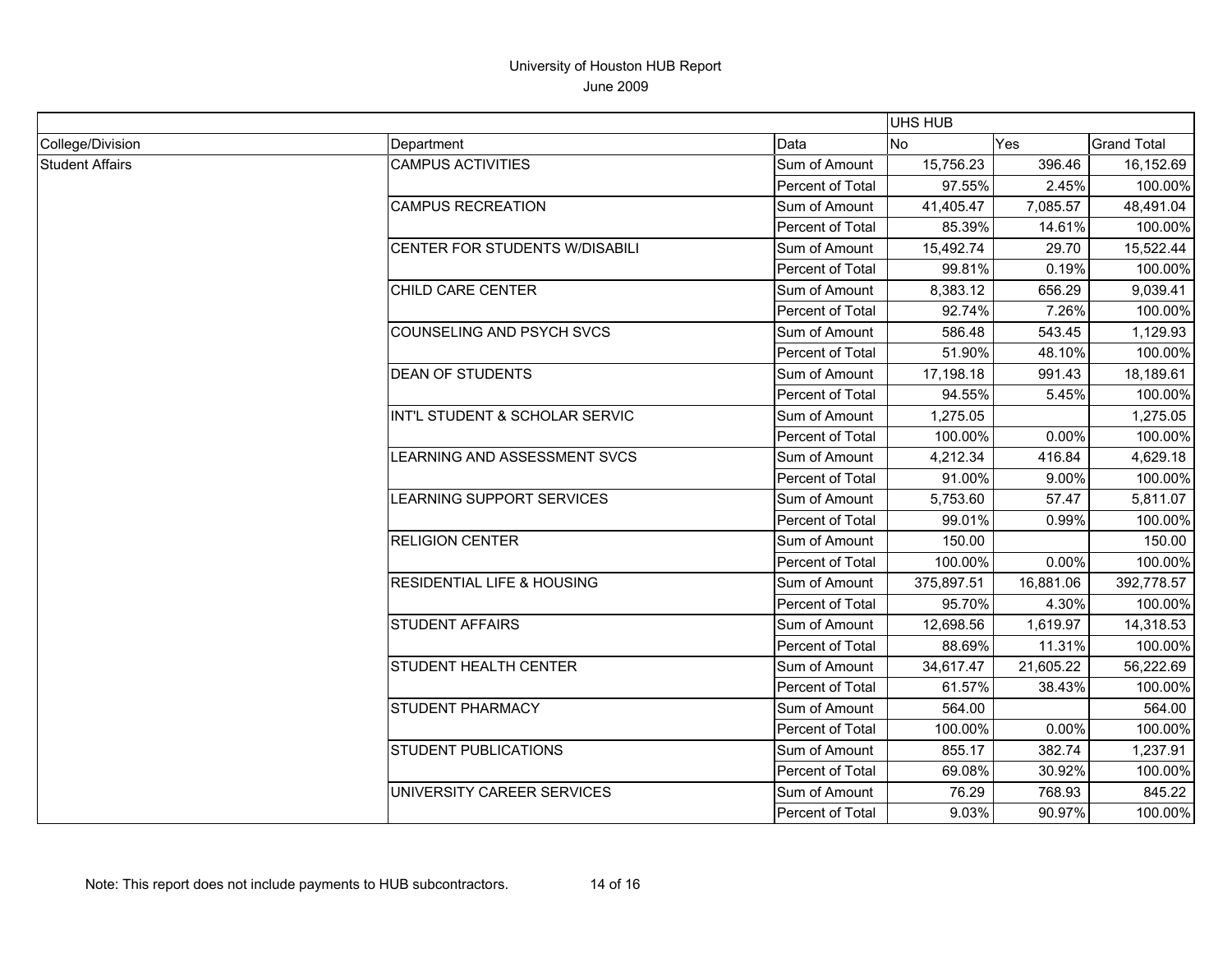|                                         |                                         |                  | <b>UHS HUB</b> |           |                    |
|-----------------------------------------|-----------------------------------------|------------------|----------------|-----------|--------------------|
| College/Division                        | Department                              | Data             | No             | Yes       | <b>Grand Total</b> |
| <b>Student Affairs</b>                  | <b>UNIVERSITY CENTER</b>                | Sum of Amount    | 37,072.47      | 6,739.28  | 43,811.75          |
|                                         |                                         | Percent of Total | 84.62%         | 15.38%    | 100.00%            |
|                                         | UNIVERSITY TESTING SERVICES             | Sum of Amount    | 6,659.45       | 1,032.54  | 7,691.99           |
|                                         |                                         | Percent of Total | 86.58%         | 13.42%    | 100.00%            |
|                                         | <b>URBAN EXPERIENCE VPSA</b>            | Sum of Amount    |                | 25.64     | 25.64              |
|                                         |                                         | Percent of Total | 0.00%          | 100.00%   | 100.00%            |
|                                         | <b>VETERAN SERVICES</b>                 | Sum of Amount    | 29.98          | 16.80     | 46.78              |
|                                         |                                         | Percent of Total | 64.09%         | 35.91%    | 100.00%            |
| <b>Student Affairs Sum of Amount</b>    |                                         |                  | 578,684.11     | 59,249.39 | 637,933.50         |
| <b>Student Affairs Percent of Total</b> |                                         |                  | 90.71%         | 9.29%     | 100.00%            |
| Technology                              | CENTER FOR APPLIED TECHNOLOGY           | Sum of Amount    | 933.08         |           | 933.08             |
|                                         |                                         | Percent of Total | 100.00%        | 0.00%     | 100.00%            |
|                                         | CENTER FOR FUTURE OF HEALTH             | Sum of Amount    | 59.83          |           | 59.83              |
|                                         |                                         | Percent of Total | 100.00%        | 0.00%     | 100.00%            |
|                                         | CENTER FOR LIFE SCIENCES TECH           | Sum of Amount    | 2,467.94       |           | 2,467.94           |
|                                         |                                         | Percent of Total | 100.00%        | 0.00%     | 100.00%            |
|                                         | <b>DEAN, TECHNOLOGY</b>                 | Sum of Amount    | 7,431.79       | 17,271.70 | 24,703.49          |
|                                         |                                         | Percent of Total | 30.08%         | 69.92%    | 100.00%            |
|                                         | <b>ENGINEERING TECHNOLOGY</b>           | Sum of Amount    | 1,372.58       | 4,154.45  | 5,527.03           |
|                                         |                                         | Percent of Total | 24.83%         | 75.17%    | 100.00%            |
|                                         | HUMAN DEVELOP AND CONSUMER SCI          | Sum of Amount    | 10,717.38      | 24,353.94 | 35,071.32          |
|                                         |                                         | Percent of Total | 30.56%         | 69.44%    | 100.00%            |
|                                         | <b>INFORMATION &amp; LOGISTICS TECH</b> | Sum of Amount    | 1,697.16       | 176.67    | 1,873.83           |
|                                         |                                         | Percent of Total | 90.57%         | 9.43%     | 100.00%            |
|                                         | <b>TMAC</b>                             | Sum of Amount    | 7,275.68       |           | 7,275.68           |
|                                         |                                         | Percent of Total | 100.00%        | 0.00%     | 100.00%            |
| Technology Sum of Amount                |                                         |                  | 31,955.44      | 45,956.76 | 77,912.20          |
| <b>Technology Percent of Total</b>      |                                         | 41.01%           | 58.99%         | 100.00%   |                    |
| <b>University Advancement</b>           | ADVANCEMENT INFORMATION SVCS            | Sum of Amount    |                | 4,366.94  | 4,366.94           |
|                                         |                                         | Percent of Total | 0.00%          | 100.00%   | 100.00%            |
|                                         | <b>ANNUAL GIVING</b>                    | Sum of Amount    | 49,386.11      | 196.04    | 49,582.15          |
|                                         |                                         | Percent of Total | 99.60%         | 0.40%     | 100.00%            |